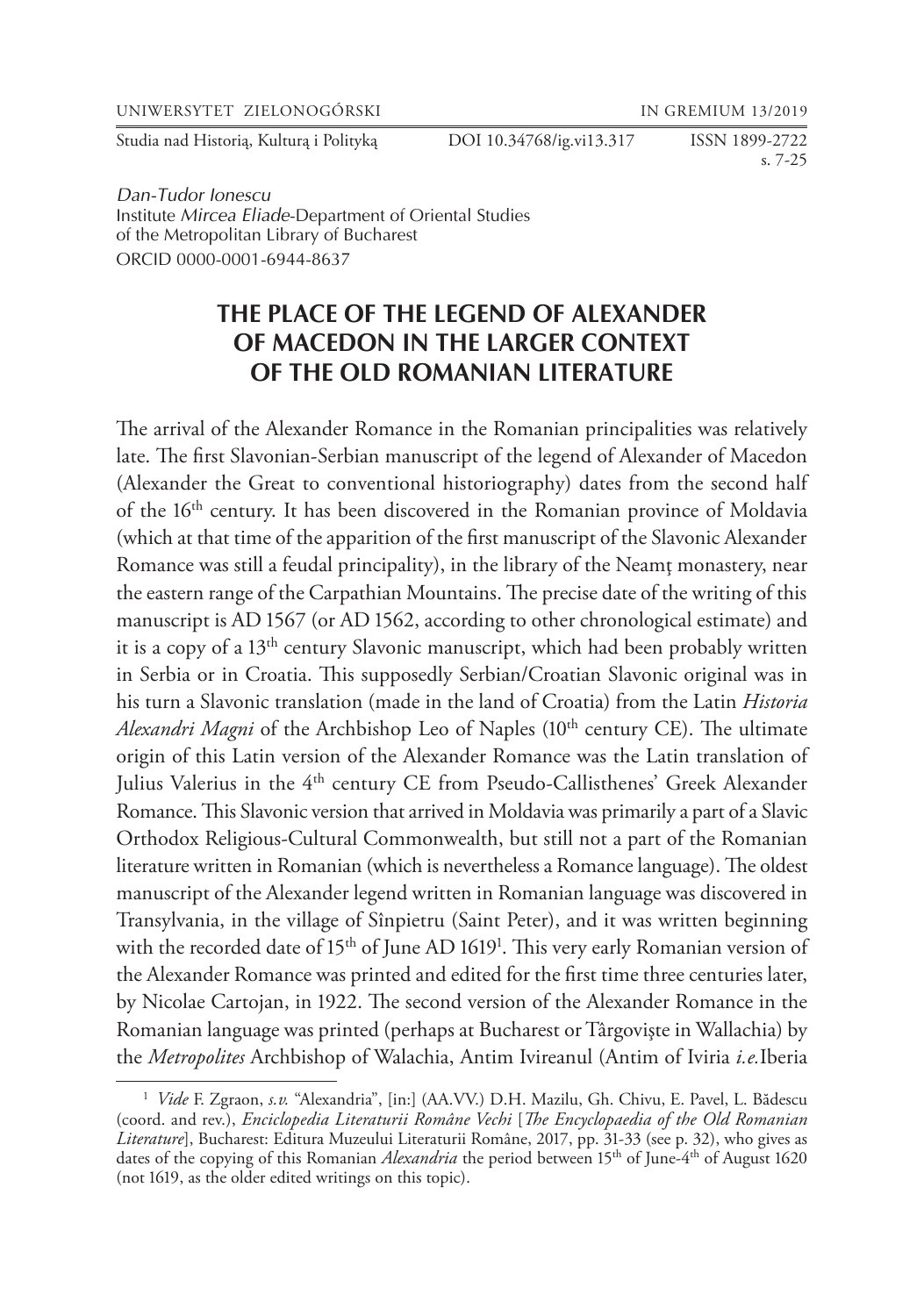of the Caucasus in present day Georgia), in AD 1713, but it has been unfortunately lost. The first printed edition of the Alexander Romance in Romanian language has been made at Sibiu, in the typography of Petru (Peter) Bart, in AD 1794<sup>2</sup>. There were other printed editions of the Alexander Romance in the Romanian idiom (although in the Cyrillic script and alphabet), at Movilău (Mogilev in Ukraine?) in the typographic house of the proto-priest Mikhail Strealbitsky in 1796, and before that at Iaşi (Jassy the capital of the Romanian principality of Moldavia) in 1790 by Năstase Negrule<sup>3</sup>.

The Romanian Alexandria is also a reflection in the old Romanian literature of the Western Romances of Chivalry, a literary genre which began to spread north of the Lower Danube in the Romanian speaking area (Wallachia, Moldavia, and Transylvania) very late, during the late 18<sup>th</sup> century. Among these we can count the *Istoria Troii* (*Historia Destructionis Troiae*), *Istoria lui Imberie* (*The Story of Imberius*, having as inspiration fount the French Novel *Pierre et la belle Maguelonne*), *Istoria lui Erotocrit* (The *Erotocritus/Erotocrites*, the Greek version of the French Romance *Paris et Vienne*), *Filerot cu/şi Antusa* (*Philerotus with/and Anthusa*, another Romanian version of the Greek *Erotocritus*), *Iliodor* (an adaptation having as ultimate source the *Aethiopica* of Heliodorus), and the novel having the warrior *Polition* as title and central hero: the ultimate source of this romance has never been discovered<sup>4</sup>. With

<sup>3</sup> Alexandru Duţu, *Alexandria ilustrată de Năstase Negrule*, Bucharest: Editura Meridiane, 1984, pp. 5-10 *ssq.* (Foreword, pp. 5-33). According to him, the Neamţ manuscript of the *Alexandria*/ *Alixandria* is to be dated at AD 1562 (*Idem*, p. 7). We can see here that Al.Duţu embraced the date gi-

<sup>4</sup> Duțu 1984, pp. 6-7: the Romanian versions have been drafted in the 18<sup>th</sup> century mainly after Greek prototypes from the 17<sup>th</sup> and 18<sup>th</sup> centuries. In the Romanian principalities of Wallachia and Moldavia (but also in the Hungarian and then Habsburg ruled Transylvania, in the cultural milieu of the Romanian and Serbian Orthodox priests) Slavonic in the 15<sup>th</sup>-16<sup>th</sup> centuries and also Greek in the late  $17<sup>th</sup>$  and  $18<sup>th</sup>$  centuries (at least in Wallachia and Moldavia) were current languages of culture, along with Romanian language written in Cyrillic characters, starting from the 16<sup>th</sup> and especially from the 17th century [and in the Orthodox cultural environment of the Romanian lands Latin was quite rarely used during the 15<sup>th</sup>-18<sup>th</sup> centuries (only Moldavian aristocratic chroniclers and high ranking State and Church officials educated in Catholic Poland and Wallachian clergymen and scholars from the boyar social elite privately educated with foreign school masters and/or schooled abroad in Italy or in the Habsburg Empire were truly knowleadgeable in Latin; in Transylvania, first the priestly and intelectual Romanian elite belonging to the branch of the Orthodox Church united with the Roman Catholic Church, the so called Greek Catholic churchmen and scholars were the champions of the Latinity of the Romanian language in Transylvania and in the so called Partium counties of Banat, Crişana, Bihor, and Maramureş; they had been soon followed by a Romanian intellectual elite belonging to the Orthodox Church)]. The *Alexandria* was known in the Slavonic language by learned per-

<sup>2</sup> Alexandru Suceveanu, *Alexandru cel Mare* [*Alexander the Great*], Bucharest: Editura Academiei Române, 1993, pp. 15-16 (*Alexandria* AD 1567, Serbian Slavonic manuscript in the library of the Neamţ monastery), mainly based upon the information provided by Dan Simonescu. According to Nicolae Cartojan, *Istoria Literaturii Române Vechi* (Postfaţă şi bibliografii de Dan Simonescu; Prefaţă de Dan Zamfirescu) [*History of Old Romanian Literature* (*Post face and bibliographies by Dan Simonescu*; *Foreword by Dan Zamfirescu* )], Bucharest: Editura Minerva, 1980, p.133 AD 1562 is the date of the Serbian-Croatian Slavonic manuscript of the *Alexandria* copied at the Neamţ monastery.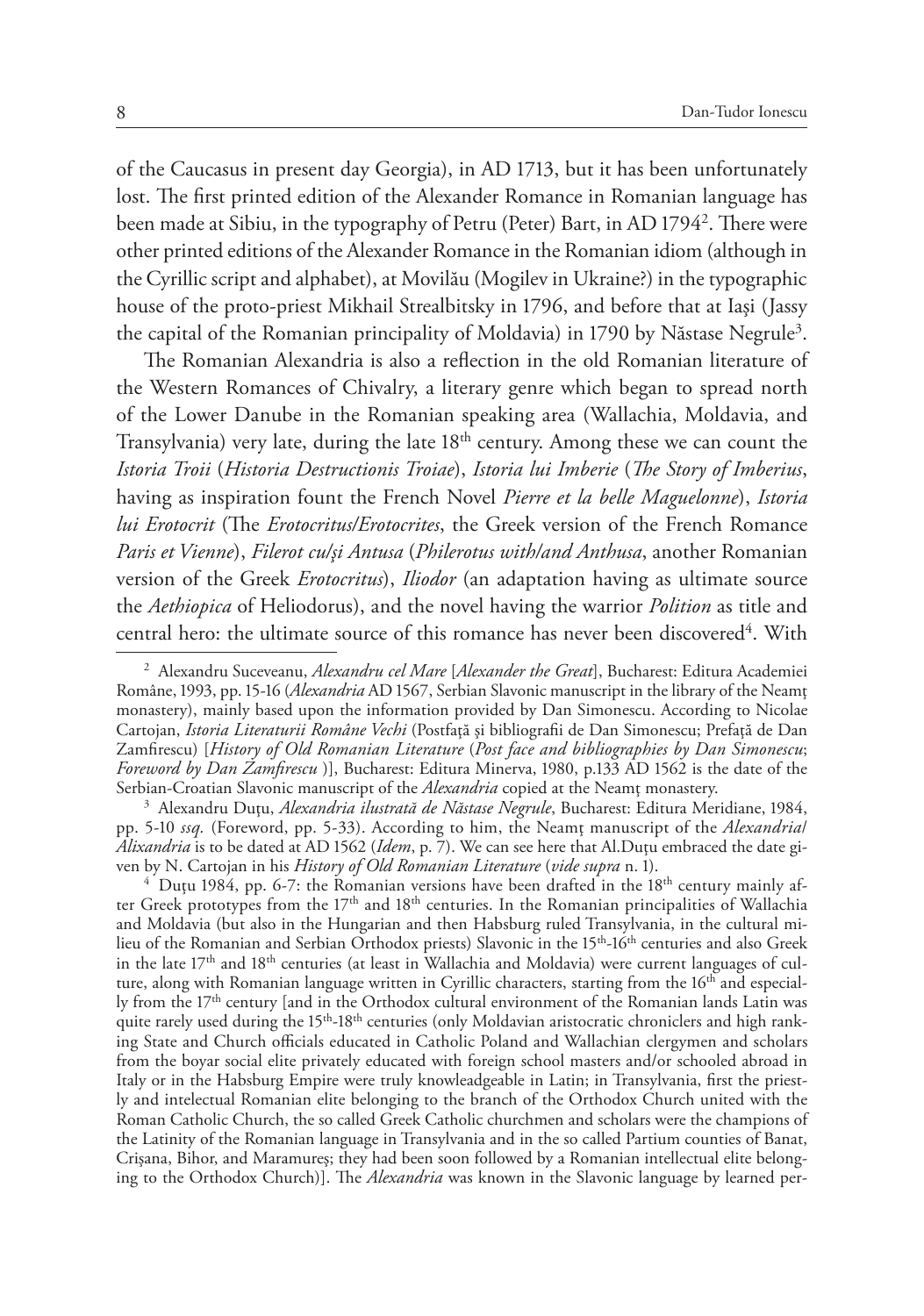the exception of *Istoria Troii* [*The Story of Troy*], known in Slavonic version from the early 15<sup>th</sup> century and of the *Alexandria*, known first in Slavonic and then in Romanian language in the late 16<sup>th</sup> and early 17<sup>th</sup> centuries, all the other adventure novels and Chivalry Romances appear very late in Romanian, being mainly translations from Greek originals (*Aethiopica* of Heliodorus, an ancient Greek romance, was directly translated from Greek into Romanian by the humanist prince of Moldavia, Dimitrie Cantemir himself, at the end of the  $17<sup>th</sup>$  century)<sup>5</sup>.

sons in the Romanian speaking area from the late 16<sup>th</sup> century, during the times of Michael the Brave of Wallachia (1593-1601); it appears in Romanian version in the *Codex Negoeanus* of Ion Românul [John the Romanian] din Sîmpietru (Haţeg) in the years 1619-1620. *Historia Destructionis Troiae* was long known before in the Romanian cultural space through Greek Byzantine chronographs translated into Romanian in the 17th century and before that, even in the early 15th century, in Slavonic [*vide*  Slavonic manuscript 142 in the Library of the Romanian Academy, according to Radu Constantinescu's and Klaus Henning Schroeder's introduction to the edition of this manuscript, done in the year 1977, where they have dated this manuscript around the years 1409-1418, so very early indeed (*Idem*, p. 7)].

<sup>5</sup> *Vide* Duţu 1984, p. 7. According to N. Cartojan, *Istoria Literaturii Române Vechi* [*History of the Old Romanian Literature*], Bucharest: Editura Minerva, 1980, pp.132-133, the Greek Alexander Romance was first written in Egypt (hence the numerous mythical, religious, and cultural Egyptian elements in it), in the 3rd century CE, in the *koine* Greek. It had been translated in Latin sometime in the 4th century CE (by Julius Valerius) or even later (Cartojan wrote that a Latin translation from the Greek Alexander Romance had been made in Western Europe probably during the reign of Charlemagne and of the Carolingian Renaissance of Classical Studies in Western Europe, therefore in the late 8<sup>th</sup> or in the 9<sup>th</sup> century CE) and eventually in the 10<sup>th</sup> century CE in Naples the Archpresbyter Leo had done another Latin translation from one of the original Greek versions. Leo of Naples had been sent by the duke of Naples (who was still considered a Byzantine official in the 10<sup>th</sup> century) as diplomatic envoy at Constantinople, at the Court of the Roman (Greek Byzantine) Emperors Constantine VII Porphyrogenetes and Romanos (either Romanos I Lekapenos or Romanos II). He perhaps brought directly from Constantinople to Naples (probably as a diplomatic literary gift) the Greek manuscript of Alexander's fabulous history or novel of Pseudo-Callisthenes, which is a synthesis of both the written and the oral tradition about the exploits of Alexander the Great and his Macedonian soldiers, embellished with a lot of mythical and legendary elements that transform the story of the Macedonian warrior king in an epic tale (although written in prose), a story of a mythical hero with both Greek and Egyptian features (the legend of the exiled Pharaoh Nectanebus or Nectanebo II as Alexander's father, colored with numerous Egyptian mythical elements related with the cult of the Pharaoh, of Horus and of Amun-Ra). The Latin translation of Leo of Naples is fuller of fantastic elements than the previous Latin translations of Pseudo-Callisthenes' *Greek Alexander Romance* and is entitled *Historia Alexandri Magni regis Macedoniae de proeliis* [*The History of Alexander the Great King of Macedon about the Battles*]. This Latin version of Leo has been later used to become an epic material for heroic poems recited in France by the minstrels, probably existing an oral version, a kind of early *Chanson de Geste* about Alexander: given the little knowledge of Latin of the itinerant singers and poets of these *Chansons de Geste*, it appears to me more probable that they inspired themselves first from the Old French translation or adaptation from Leo's Latin *Historia Alexandri Magni*, made by the French clerk (*i.e.* Churchman, a priest or a monk) Alberic of Besançon/Briançon. This Old French version from the 12<sup>th</sup> century had been made in verses, the socalled Alexandrine verses of 12 syllables, so it was basically a heroic or epic poem about Alexander the Great (transformed according to the royal and knightly ideals of the Classical feudal age of chivalry in Western Europe), more or less in the style of the popular *Chansons de Geste* [*Songs of Valor*], but with a different poetic metre than the heroic songs and epic poems like *La Chanson de Roland* [*The Lay or Song of Roland*] or *Raoul de Cambrai*, *Guillaume d'Orange*, *Cantar* (*Poema*) *del mio Cid*, *Mocedades del Cid*/*Rodrigo*, *Nibelungenlied* and so on and forth. The version of Alberic's "Story of Alexander" had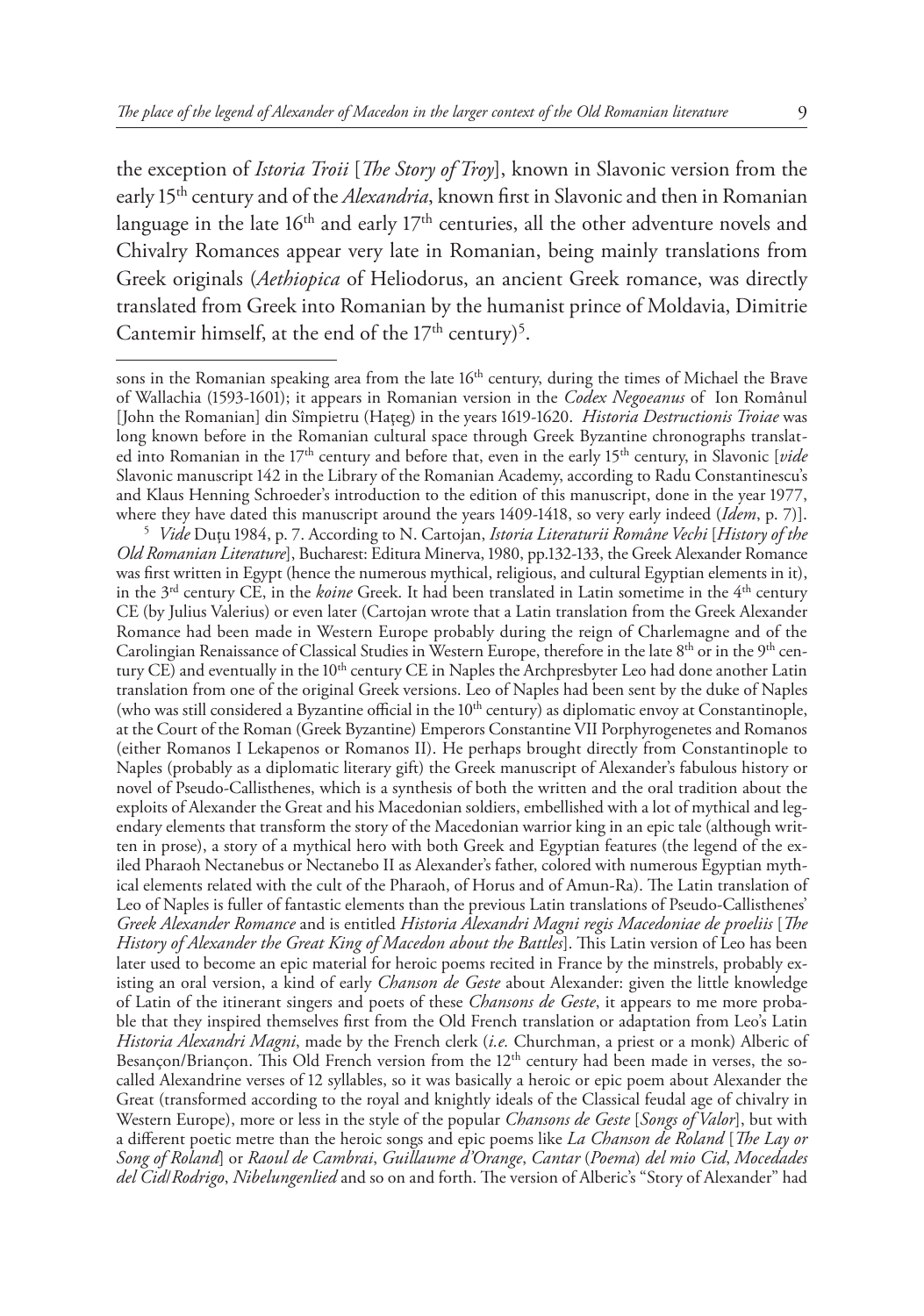The real boom, so to speak, of the Romanian written (both manuscripts and printed versions) Chivalry and Epic romances was at the end of the 18<sup>th</sup> and early (the first half) 19<sup>th</sup> centuries, due to the confluence of (Byzantine and Post-Byzantine) Greek, Ottoman, and Western European cultural influences (the Western cultural elements came mainly through Austrian Habsburg, Phanariote Greek, and Russian intermediaries). *Erotocrites* and the *Story of Imberius*, as well as the *Alexandria*, have been repeatedly copied by hand and also printed. In 1790, the school teacher Ştefan (Stephen) from Putna copied *Alexandria* at the command of a merchant from Chişinău, a certain Donie. The same book was bought in 1808 or 1809 by a certain tailor named Constantin from a police captain (*zapciu*) called Panait<sup>6</sup>. In other words, beginning

astery of Moldavia in AD 1790 and had the above-mentioned history. The history of the Romanian *Erotocrit*, *Istoria lui Imberie*, *Istoria Troii*, and *Iliodor* in the 18th-19th centuries is both quite complicated and interesting, but it does not interest us here (see also Duţu 1984, p. 8). We should return to the Latin version of Leo's "Story of Alexander" on the Dalmatian coast; this Latin version, as well as the Greek versions circulating in Venice and on the Dalmatian coast had been the inspiration for the Slavonic Serbian-Croatian translation of Alexander's legend, according to the theory proposed by the Russian literary historian Vesselovskij (he wrote that the proper names of this Slavonic Serbian version and of some Greek versions supposed the existence of Latin and Romance original names, although this is still unproven, according to Cartojan 1980, p. 133). Serbian scholars, put to flight by Ottoman invasions and the Turkish Ottoman conquest of Serbia in the 14<sup>th</sup>-15<sup>th</sup> centuries, fled to Hungary and especially to the Romanian Principalities of Wallachia and Moldavia (Orthodox countries like their native land of Serbia), bringing with them their Slavonic Serbian/Croatian version of the Alexander Romance of Pseudo-Callisthenes, heir to so many transformations and inter-influences between Greek original forms, Latin and Old French translations and adaptations of those Greek originals, and eventually also the creation or rather compilation of later Greek variants of Alexander's tale. The only Slavonic version preserved now in Romania is that from the Neamţ monastery; it is dated AD 1562 and it had been copied from an even older (now lost) manuscript by the order of the Metropolites Grigore [Gregory]. The oldest Romanian translation from this Slavonic manuscript has not been preserved and transmitted to us, but it is known that it had been achieved somewhere in Transylvania, around the middle or the second half of the 16<sup>th</sup> century. This translation had been copied, the oldest preserved of these copies being the so-called *Codex Neagoeanus* ms.nr.3821 from the Romanian Academy's Library that was made by Popa [Priest] Ion Românul [John the Romanian] in the village of Sîmpietru [Saint Peter] of the Hunedoara County in what was then the Principality of Transylvania (former Voivodate of Transylvania, an autonomous or semi-autonomous part of the Hungarian Kingdom, but belonging to the Hungarian Crown after the Hungarian conquest of the  $11<sup>th</sup> - 12<sup>th</sup>$  centuries and until the battle of Mohacs AD 1526 and the Ottoman conquest of Buda in AD 1541); it had been copied there between the years 1619-1620. This translation in Romanian of the *Alixandria* (sic!) had been diffused in many (nowadays lost) handwritten copies also beyond the Carpathians, in Wallachia and Moldavia. During the reign of the cultured

been expanded by three unknown minstrel poets in an epic of about 20.000 verses (longer than Homer's *Iliad*). This Alexander poem had been also translated into Old High German (*Alexanderlied*) by the Priest Lambert or Lamprecht and later appears in many other European medieval idioms (Cartojan 1980, p. 133; Suceveanu 1993, pp. 15-16). The Latin manuscript of Leo's "Story of Alexander" had arrived on the Dalmatian coast of Croatia (in the  $13<sup>th</sup>$  century?); in Italy the French poem about Alexander written by Alberic and his unknown followers had however influenced later Latin versions of Leo's Story of Alexander, as well as the Greek Byzantine later versions of the same tale written in Venice by Greek colonists or immigrants, influenced both by Leo's Latin version and by Alberic's Old French variant. 6 *Idem*, p. 8: a copy of the *Alexandria* was made by the school teacher Ştefan at the Putna mon-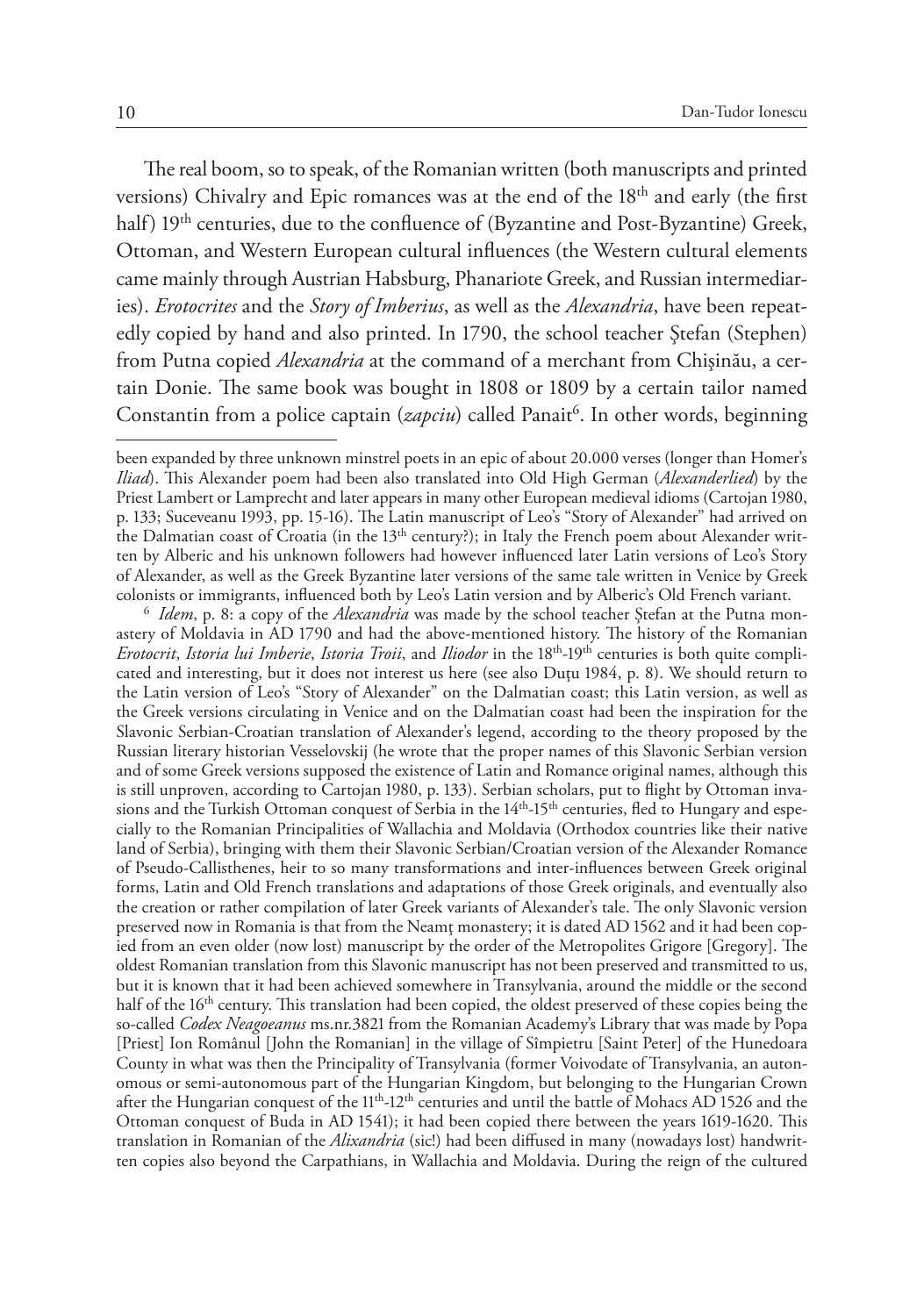with the 19<sup>th</sup> century, a century that falls beyond the scope of this brief intervention, the market of both the hand-copied book and of the printed book expanded, and popular books, such as *Alexandria*, *Erotocrites*, *Istoria lui Imberie*, *Sindipa*, *Halima*, *Varlaam şi Ioasaf* (*Barlaam and Ioasaf*, a Christian story that is in fact a tale of the life of Buddha Sakyamuni in Christian terms)7 , etc. – books which combined Western and Eastern mythical and literary *topoi* – multiplied, because gradually (albeit very slowly indeed) new Romanian social groups under the social layer of high aristocracy and clergy became literate (the small nobility and even a nascent Romanian bourgeoisie in the late  $18<sup>th</sup>$  and early  $19<sup>th</sup>$  centuries)<sup>8</sup>. We do not analyze here all the subsequent history of the *Alexandria* in the Romanian culture of the 19<sup>th</sup> century and of the early 20<sup>th</sup> century, because it is beyond the purpose of this study that stops around AD 1800. Neither are we analyzing in this study all the adventures of Alexander of Macedon in the Romanian *Alexandria*, most of them common to all the other Medieval *Alexandrias*  of other languages and cultures, nor the transformation of Alexander from an ancient Macedonian monarch to a feudal prince. We end this brief introduction by underlining the very title of the Romanian *Alexandria*: *Istoriia a Alexandrului celui mare din Machedonia şi a lui Darie din Persida Împăraţilor* [*The History of Alexander the Great from Macedon and of Darius from Persia of the Emperors*], in the Romanian translation (from Slavonic language) by Dimitrie Iercovici, printed in Sibiu in the typography of Petru Barţ (Peter Bart or Bartz), in the year of Our Lord 1794. The very title says clear and loud that this book deals with both the exploits and deeds of Alexander the

Wallachian Prince Constantin Brâncoveanu (1688-1714), *Alixandria* had been printed with the money provided by a rich merchant, Apostol Manu. This printed version is now lost, but we know that it had existed (done in AD 1713, at just one year before the deposition of Brâncoveanu by the Turks) from the writings of Antonio Maria del Chiaro, the Italian secretary of Constantin Brâncoveanu, who mentioned it in his *Istoria delle moderne rivoluzioni della Valachia* [*History of the Recent Transformations of Wallachia*], Venice 1718: "o sia Storia di Alessandro il Macedone, stampata in lingua valaca, ma detta Storia è veramente curiosa per le molte favole che in essa vedonsi frammischiate" ["or the so-called *History of Alexander of Macedon*, printed in the Wallachian language, but this so called History is truly strange because of the many fables/tales that appear mixed into its content", my English translation from Italian]. Later this *Alixandria* is printed by Peter Bart at Hermannstadt (Sibiu in Transylvania) in AD 1794; since then it had been continuously reprinted in various Romanian publishing houses or by various Romanian culture institutions, like the version printed by Casa Şcoalelor (the Schools' Publishing House) under the supervision of the famous (and infamous) great Romanian writer Mihail Sadoveanu, in the 1920-s. *Vide* Cartojan 1980, pp. 133-134.

in the 1920-s. *Vide* Cartojan 1980, pp. 133-134. 7 O. Drimba, *Istoria Culturii şi Civilizaţiei* [*History of Culture and Civilization*], Bucharest: Editura Ştiinţifică şi Enciclopedică, 1985, vol. I, pp. 238-239, 305-307. <sup>8</sup> Many valorous Romanian and foreign scholars have contributed a lot in this field of investiga-

tion: it is enough to mention here the studies of late Ion C. Chiţimia and late Nicolae Cartojan, of late Professor Dan Simonescu and late Professor Alexandru Duţu, or of late Acad. Virgil Cândea, of Prof. Cătălina Velculescu, of the younger Ileana Stănculescu, to name but a few of them.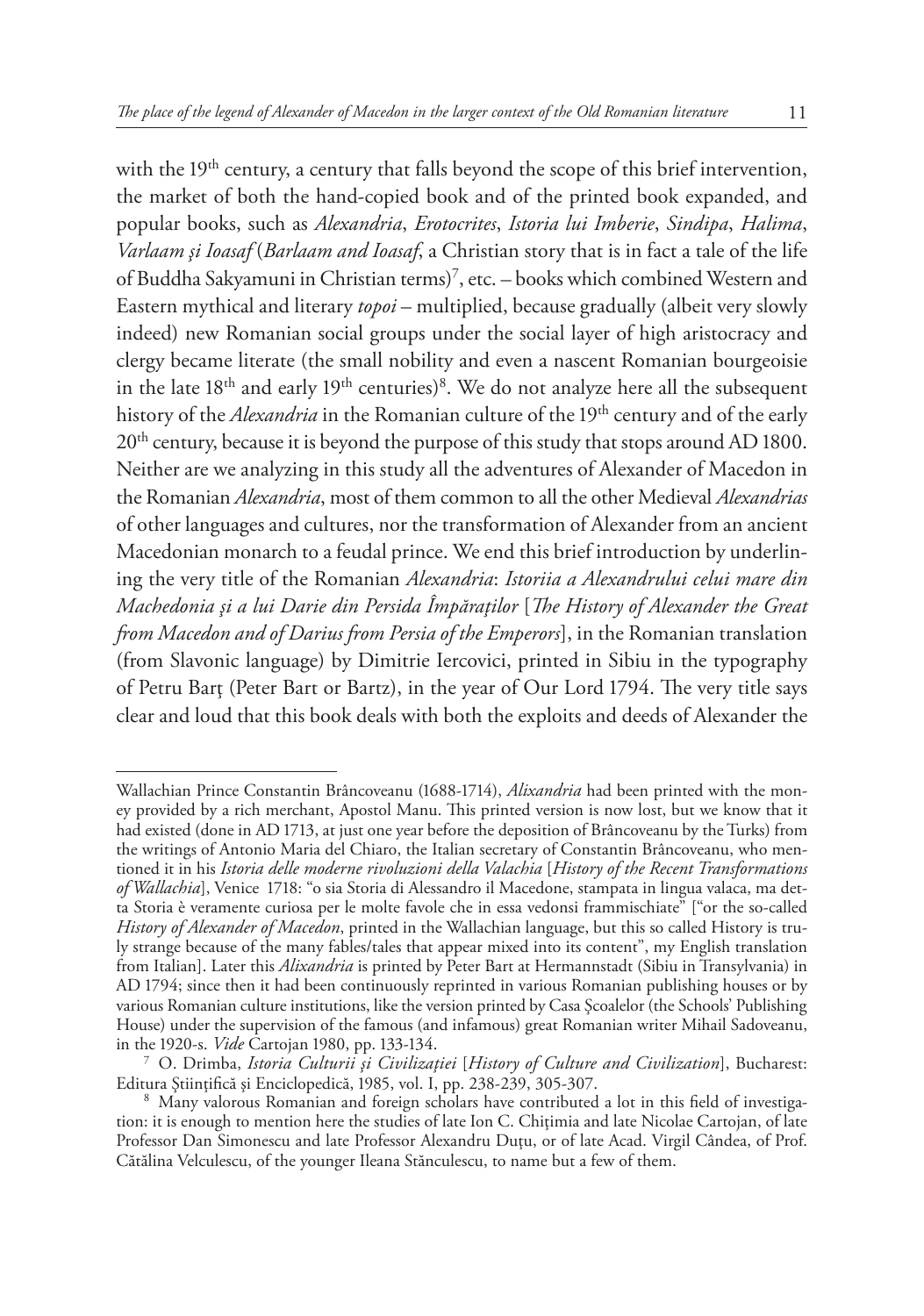Great of Macedon and of his opponent Darius the Emperor of Persia, thus honouring the memory of both the conqueror and the conquered<sup>9</sup>.

Two very important manuscripts of the Romanian Alexander Romance are the manuscript no. 3093 of the B.A.R./Biblioteca Academiei Române [The Romanian Academy's Library], which is now located in Bucharest and the manuscript nr. 55 of the Astra Library (or the Library of the Astra Society) from Sibiu (Hermannstadt) in Transylvania<sup>10</sup>; during the Middle Ages (the  $11<sup>th</sup>$  to the early  $16<sup>th</sup>$  century for Transylvania; the late  $13<sup>th</sup>$  to the early  $16<sup>th</sup>$  century for Wallachia; the middle  $14<sup>th</sup>$ to the early 16<sup>th</sup> century for Moldavia) and the Early Modern Period (the 16<sup>th</sup>-first half of the 19<sup>th</sup> centuries), Wallachia, Moldavia and Transylvania were three distinct principalities (Wallachia and Moldavia being the Romanian voivodates/principalities born in the wake of the Tatar-Mongol invasion from AD 1241 and the Tatar-Mongol

<sup>9</sup> *Vide* Cartojan 1980, p. 134 and Duţu 1984, p. 9: before the Transylvanian printing of the *Alexandria*, the school teacher Gheorghe from the school of the Putna monastery in Moldavia said in 1781 that he had written a manuscript of the *Alexandria* in the best interest of historical accuracy, he thought. There is also a Romanian manuscript from the year 1777 which includes the *Alexandria* and a chapter from the *Istoria Troii* [*History of Troy*], some hagiographic literature like the*Viaţa Sfântului Alexie omul lui Dumnezeu* [*Life of Saint Alexis*, *the man of God*]. Those manuscripts were hard from isolated, they were in fact bound together as books: therefore the *Istoria lui Imberie* [*History of Imberius*] had been bound as a single book along with the *Istoria distrugerii Ierusalimului* [*History about the Destruction of Jerusalem*], with a theological work about the journey of the human soul after death through the so-called *vămile văzduhului* [*the custom posts of the air*], writings about popular medicine, and a fragment from the *Istoria Ţării Româneşti* [*History of Wallachia*] and even fragments from other writings. The manuscript of the year 1742 written by the copyist Matei Voileanu in Transylvania in the Olt River region (on the upper course of the Olt), *Istoria Troii* [*History of Troy*] stays bound together with religious texts about the cult of the Orthodox Saints, biographies of Saints (hagiographic literature of the *Vitae Sanctorum* type), fragments of chronographies or historical chronicles, Patristic Orthodox Christian literature, as well as fragments from the Italian writing *Fiore di virtù*, of course translated into Romanian. In stark contrast with the naive conviction of Church school teachers like Gheorghe from Putna, who considered the *Alexandria* a piece of authentic and true history even at the end of the 18th century, very erudite and learned boyars like Miron Costin and the *Stolnic* (great Wallachian and Moldavian dignitary, who was entrusted with aulic function concerning the princely court and table in both Wallachia and Moldavia) Serban Cantacuzino, almost a century before in the late  $17<sup>th</sup>$  century spoke and wrote of *Alexandria* as a collection of fairy tales and fabulous folk stories (Duţu 1984, p. 11). There were also other popular moral-philosophical writings and chivalric romances that deeply influenced the culture of the Romanian readers from the 18<sup>th</sup> and early 19<sup>th</sup> century (the first quarter of the 19th century) in all three regions of Wallachia, Transylvania, and Moldavia, like the *Erotocrit*, *Filerot cu Antusa* [*Philerotes with*/*and Anthousa*], *Istoria Sindipei* [*The History of the Philosopher Sindipa*], the *Halima* (like *Sindipa* of ultimately Indian and Persian origin, transmitted via the *Arabian 1001 Nights* in the Ottoman Turkish culture and from here to the Balkan Greek and Slavic cultures and from south of the Danube these stories entered Romanian culture sometime at an imprecise date between the 17<sup>th</sup> and the 18<sup>th</sup> centuries, if not even earlier in the late 16<sup>th</sup> century) *vide* Dutu 1984, p. 10.

<sup>&</sup>lt;sup>10</sup> C. Velculescu, "Encore une fois sur l'Histoire de l'Empereur Alexandre de Macédoine (Povestirea *Împăratului Alexandru de Machedonia*) *du manuscript roumain* 3093 *de la* B.A.R.", [in:] Cizek Al., Cioba M., Ionescu D.-T. (eds.), *Alexandre le Grand Histoire, Image, Interprétations/Alexander the Great History, Image, Interpretations*, Bucharest: Editura Universității din Bucureşti, 2016, pp. 353-369.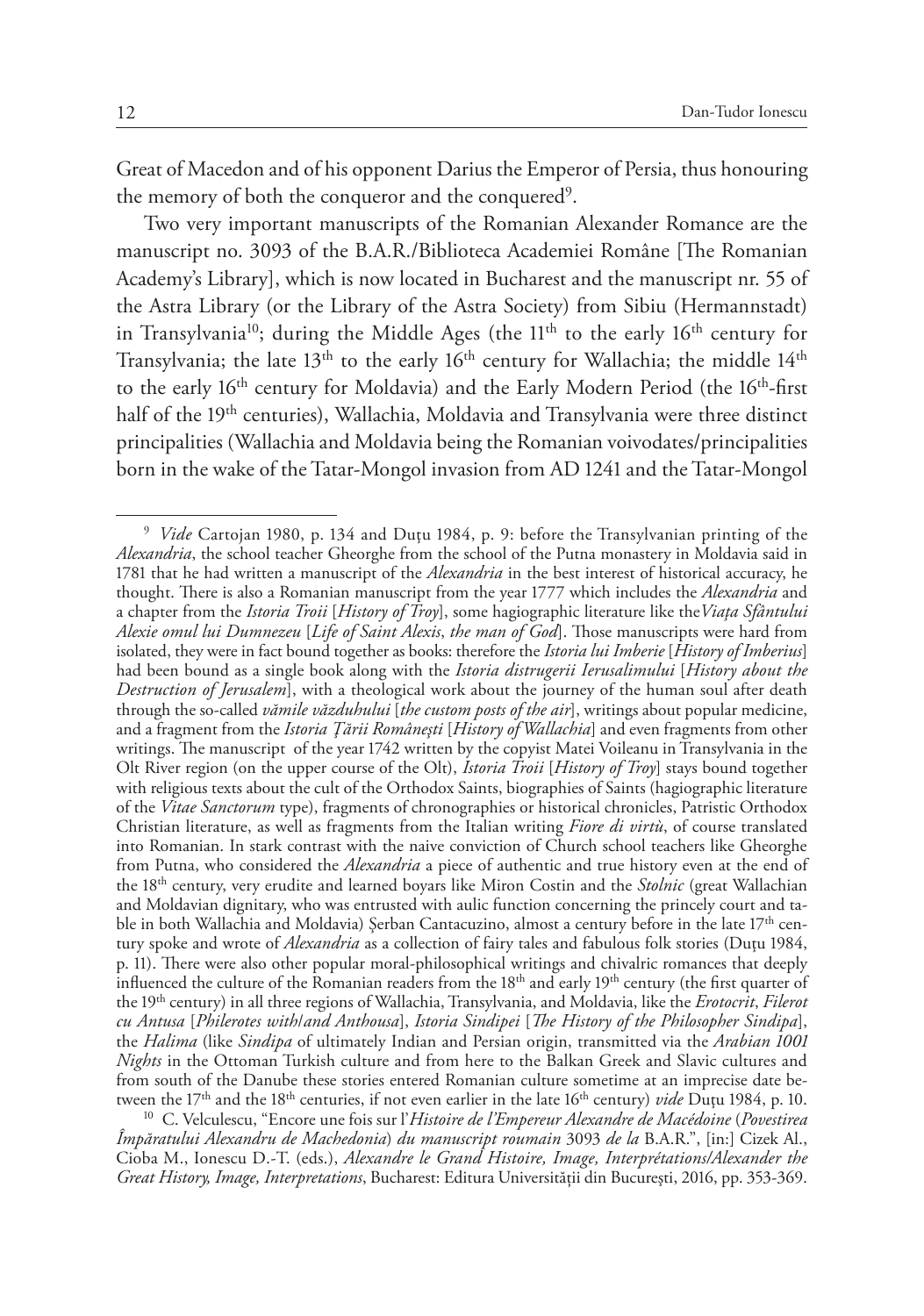yoke of the second half of the 13<sup>th</sup> and the early decades of the 14<sup>th</sup> century, while Transylvania being organized and ruled as a vassal autonomous or half autonomous Voivodate/Principality part of the Hungarian Kingdom between the 11<sup>th</sup>-15<sup>th</sup> centuries by the Hungarian Crown, after the Hungarian conquest of Ardeal/Inner Transylvania/ former Dacia in Antiquity and of the *Partium* counties of the territorial districts of Banat, Crişana, Bihor, and Maramureş in the outer lands located between Ardeal/ Érdely/Siebenburgen and Pannonia/Hungary proper). The ms. 3093 of the *Alexandria*/ *Alixandria* (or *Alixăndria*/*Alexăndria*) is entitled *Povestirea Împăratului Alexandru de Machedonia* [*The Tale of the Emperor Alexander of Macedon*] and is bound together with other manuscripts: preceding this manuscript we encounter the Romanian translation and Slavonic originals of several Serbian law textbooks of ultimately Byzantine Greek-Eastern Roman origin, legally applied and used on the territories of Romanian countries beginning with the  $15<sup>th</sup>$  century CE (it contains a shortened version of the *Syntagma* of Matthaeus/Matei Vlastares, several penitential articles of Canonical Greek Orthodox Law by Ioannes/Ioan Nesteutes, a Serbian translation of the Roman-Byzantine laws of Constantine's and Justinian's: by Constantine is perhaps understood here the Byzantine Emperor Constantine V Copronymus the Isaurian of the 8th century CE or the Byzantine Emperor Constantine VII Porphyrogenetes from the 10<sup>th</sup> century CE, both famous Byzantine law givers, and most probably not Constantine the Great the Roman Emperor from the 4<sup>th</sup> century CE; and of course it contains also the famous *Zakonik* or Codex of Laws given by the great Serbian Czar of the 14<sup>th</sup> century CE, Stepan Dušan/Ştefan Duşan from AD 1349-1354). After the ms. 3093 follows a medical-pharmaceutical writing entitled in the Old Romanian Language *Pintru liacuri arată* [*For Remedies* or *About Remedies* as an approximate English translation], where it appears the old word of a healing product called *tiriac*11.

The Romanian *Alixandria* (known forms are also *Alexandria* and *Alixăndria*) was not the only early tale or story about a legendary or myth-historical character that appeared in the Old Romanian Literature of the  $16<sup>th</sup>$ -17<sup>th</sup> centuries: we leave aside many purely religious texts, either Christian Orthodox or Heterodox (heretical writings, according to the official point of view and dogmas of the Orthodox Church), influenced either by Bulgarian Bogomilism (a dualistic heresy of possible Manichaean and Paulician-Pavlician origins, from the lands of Persia-Mesopotamia/Iran and Iraq and from Anatolia and Armenia in the  $3<sup>rd</sup>/4<sup>th</sup>$  -9<sup>th</sup> century CE, which flourished in Thrace-Moesia/Bulgaria between the  $10<sup>th</sup>$  and the  $12<sup>th</sup>$  centuries, but lingered on also in hidden forms of folk tales and popular rituals in Bulgaria and Wallachia at least until the 13<sup>th</sup>-14<sup>th</sup> centuries; it is possible, albeit not at all sure that some ideas of the

<sup>11</sup> *Idem*, pp. 353-354, n. 1-3.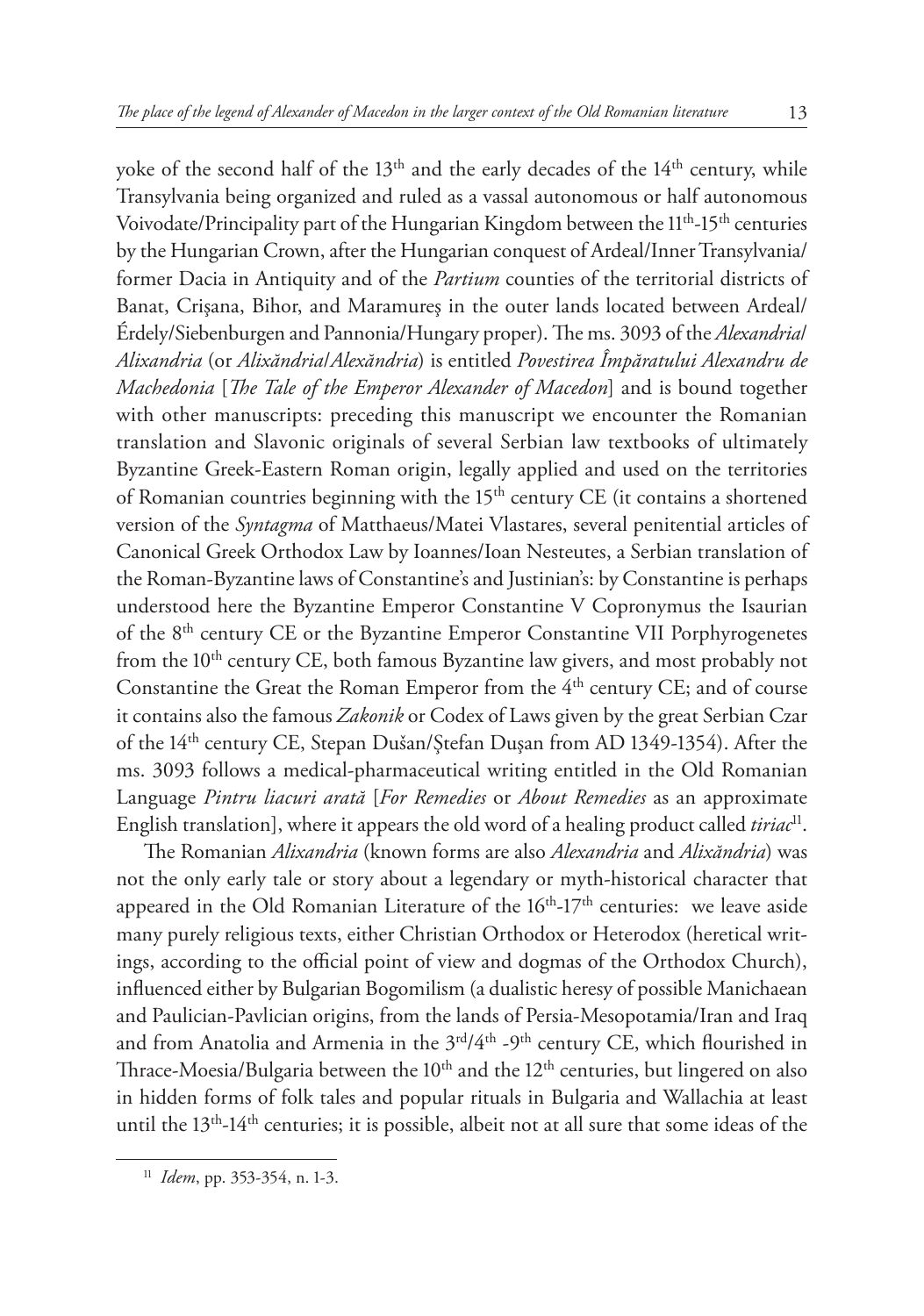*Bogomily* to have influenced the birth of Catharism in Southern France, between the 11<sup>th</sup> and the early 13<sup>th</sup> centuries) or by Hungarian Calvinism and Unitarianism and by German (Saxon) Lutheranism in Transylvania (the Reform of the 16<sup>th</sup> century). The Orthodox Hagiographic Literature like the *Life of Saint Sisinie* (from the 4<sup>th</sup> century CE of ultimately Assyrian and Egyptian origin) and the *Life of Saint Alexius*/*Alexie*  (of both Byzantine and Old French origin, from the 11<sup>th</sup> century CE, originating ultimately from a 5<sup>th</sup> century CE Syriac hagiography that had been later been reworked in Byzantium/Constantinople and Rome and finally in 11<sup>th</sup> century France by an unknown minstrel, a *jongleur* or *trouvère*) is represented in the Romanian-Slavonic Literature beginning from the  $16<sup>th</sup>$  century; it is interesting to notice here that even popular fairy tale characters like Sfânta Vineri (Saint Vineri), a female Saint who was not mentioned by any Church Calendar (be it Orthodox or Catholic, but was a popular survival of a pre-Christian goddess; possibly the transformed Roman goddess Venus in a very superficially Christianized form, perhaps influenced by the cult of the real Christian Orthodox Saint Parascheva), has found a way in the Romanian hagiographic literature<sup>12</sup>.

The popular Romance (therefore also the *Alexandria*) had been preceded (and accompanied) in the Old Romanian Literature by other literary genres or species: the pedagogical or didactic-*parenethic* (exhortatory) literature, such as the Slavonic *Teachings of Neagoe Basarab* (Prince of Wallachia) *to his son Teodosie* [Old Romanian form of the Greek-Latin name Theodosius] from the beginnings of the 16<sup>th</sup> century (it is a collection of parental and also princely advices, admonitions, and counsels that are given by Neagoe Basarab the reigning Prince of Wallachia between 1512-1521 to his son and heir Teodosie, concerning matters of statecraft and politics, the management of the Princely Court, the administration of the state and of justice, military art and warfare, the use in war of a select body of elite knights to act as Prince's body guard and crack troop of warriors, the social skills required for the Prince to select his inner circle of noblemen or boyars and how to select them, which are the virtues required for the Prince and which are the virtues required for his subjects, especially for his courtiers, which vices are to be shunned by the Prince both in himself and in his subjects and close collaborators, how the Prince must act at court banquets and in the dealings with envoys and ambassadors of foreign powers, therefore matters of diplomacy and state protocol in present day terms, and so on and forth). There is also the so-called *Fisiologul* [*Physiologus*] writing, a treaty on zoology and ethics, having also hidden or esoteric meanings: birds and animals become in this treaty symbols

<sup>12</sup> Cartojan 1980, pp. 3-110; 111-119; 119-123. I.P. Culianu, *Gnozele Dualiste ole Occidentului* [*The Dualistic Gnoseis of the West*], Bucharest: Nemira, 1995, pp.236-246; 247-269; pp. 270-300.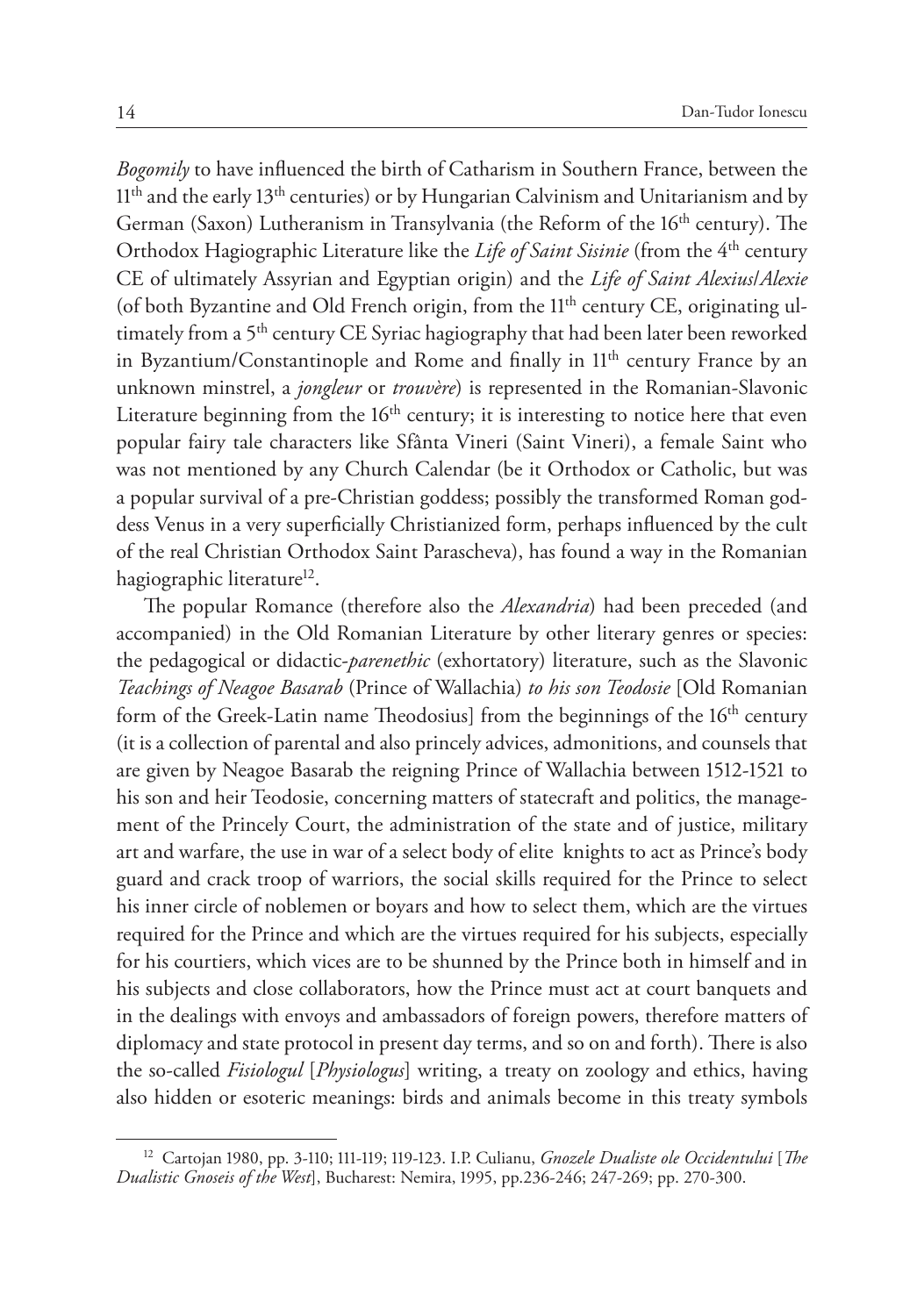of religious, spiritual, and moral ideas and values. It is a literature work with remote origins in Ancient Egypt and also in the neo-Pythagorean philosophical schools of Ancient Greece (according to Max Wellman), deeply influenced by Oriental wisdom which tried hard to discover the occult sides of all things and living beings: there are described birds like the Phoenix ("finixul"), which is the Peacock with a golden head ("Păunul cu cap de aur") living by the city of Heliopolis (either the sacred town in Egypt or rather Baalbek in Syria and Lebanon), in the Cedar woods of the Lebanon Mountains, where this bird lives allegedly without eating, being sustained in life by the Holy Spirit (God) for nine years; after this period of time, the Phoenix enters a church,

stands on the sacrificial place, is consumed by fire instantly (self combustion) and on the second day a priest who enters the church finds this mythical bird reborn alive and well from its ashes; the mythical creature with a woman's head and dragon's hair and the real woodpecker bird (both called "Gheonoaia"), and the *basiliscus* mythical drake ("vasilisc", a kind of dragon whose venomous look can kill at a distance) are also famous beasts in the *Physiologus*; this work is full of comparisons between the natural world and the moral-spiritual world: for example, as the woodpecker deliberately shuns trees which she finds hard and healthy as wood, but pecks and pokes the rotten or ill trees, piercing their weakened bark and wood, so the devil with his cunning attempts to seduce into sinning tries all men and women, but only conquers those who are weak in moral virtues; those who are spiritually strong within themselves, by fasting, praying to God, doing good things and going to church, therefore leading a virtuous and moral life, the Evil One avoids them altogether (although initially he tries his trade also with them, in order to seduce them into sin). The pelican bird, who tears his flesh and in times of hunger feeds his young with his own blood, is a symbol of Christ the Saviour and Redeemer of all mankind; the doves flying always in groups in order to avoid the falcon or the hawk are very much alike Christians gathering together in Church to avoid temptation and defend themselves against the cunnings of the Evil One. The natural world is but a mirror of a deeper and hidden spiritual world<sup>13</sup>.

The *Physiologus* is attested in Wallachia and Moldavia from the 16<sup>th</sup>-17<sup>th</sup> centuries, the oldest extant six manuscripts being dated at the end of the  $17<sup>th</sup>$  century (the oldest of them being from AD 1693, copied from an older prototype by Costea Dascălul from the Şcheii Church of Kronstadt/Braşov), but they derived from older originals going back in time to the early 17<sup>th</sup> or even to the late 16<sup>th</sup> century, and derived from a Serbian-Slavonic original of the previous period (15<sup>th</sup>-16<sup>th</sup> centuries?). The ultimate and earliest prototype is, however, a Greek Byzantine version that reproduced (more or less faithfully) the original version made in Late Hellenistic-Roman Egypt,

<sup>13</sup> Cartojan 1980, pp. 123-124.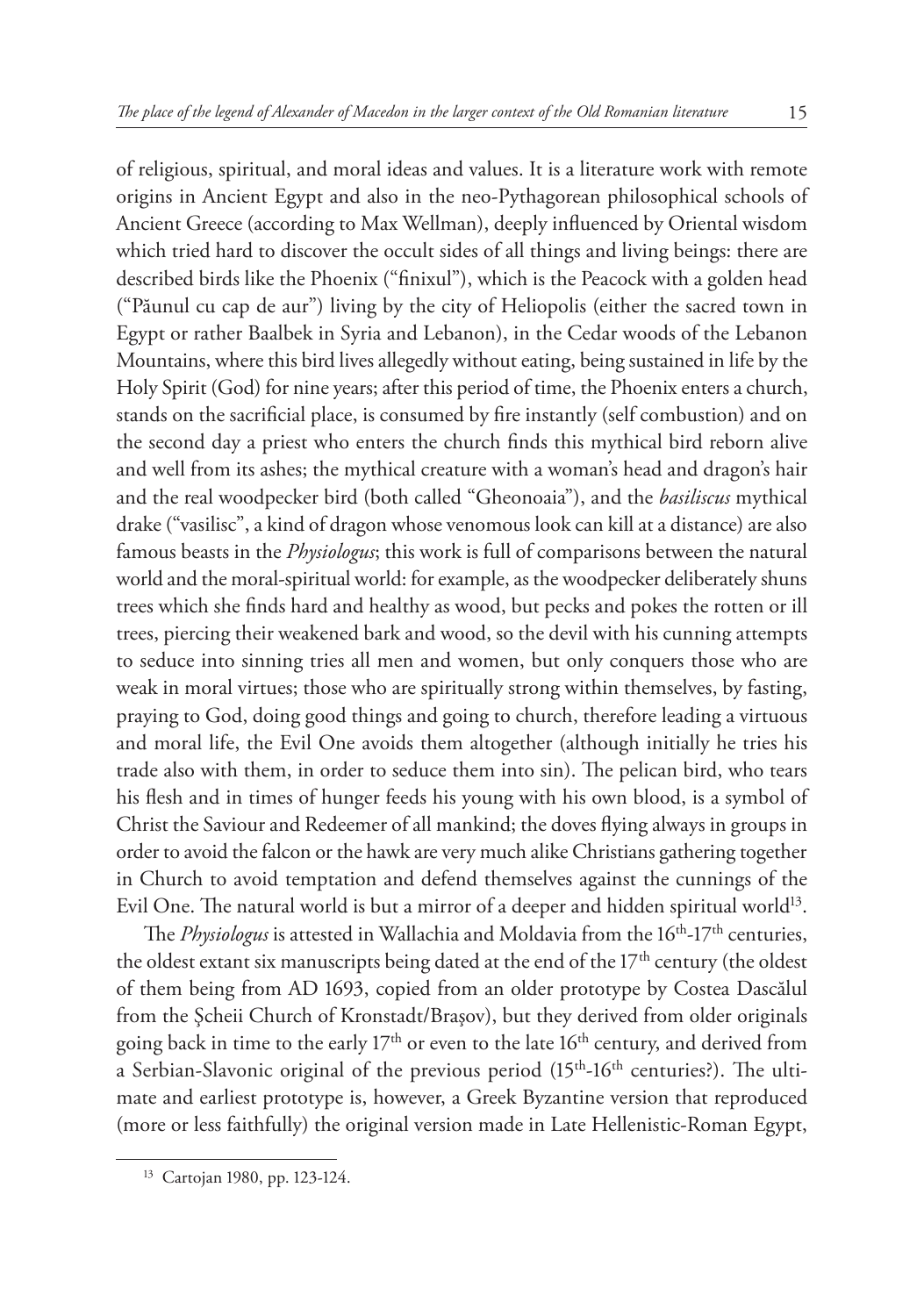where Old Egyptian culture and its Christian Coptic offshoot crossed with Judaism, Greek-Hellenistic culture and philosophy, and early Christianity in both Coptic and Greek forms (with a variety of Orthodox, Monophysitic, and Gnostic branches). This work travelled from Egypt to Asia Minor, Constantinople, and Greece, then to the Southern Slavs in the Balkans, eventually reaching the Romanian lands sometime around AD 1600. It was translated from Greek into Slavonic and from Slavonic into Old Romanian. In the 18<sup>th</sup> century, when Greek cultural influence was very strong in Wallachia and Moldavia under the Phanariote Princes (at least in the field of letters, humanities, and sciences), a new translation directly from Greek into Romanian was made after a much more complete text of the *Physiologus* of Damascenus the Studite (Damaschin/Damaskenos of Stoudion), the bischop of Naupactus (Naupaktos): this Greek text had arrived in Wallachia and Moldavia either in the stamped form Venice or as a manuscript from Mount Athos. The author of the original Romanian translation of this Greek original remains unknown to this day; the oldest version, however, of the Romanian translation of this different version of the Greek text is that of the Duma Dascălu' (the school teacher Duma), a manuscript hand-copied in AD 1774 and first published by C.N. Mateescu in the Calendar and in the literary review *Ion Creangă* in the years 1914-1915, just before Romania entered First World War<sup>14</sup>.

Another important old Romanian literary text (along with *Alexandria* and other texts of the same genre) is a translation from the Italian moral and didactic writing entitled *Fiore Di Virtù* [*The Flower of Virtue*] that had been stamped for the first time in Italy in AD 1474 and had over 40 editions in about 60 years from the first edition. It has been translated from Italian into all or almost all the Western and Central European languages and also in many Eastern European idioms like in Serbian, Greek, Romanian, Bulgarian, Russian, and even in Armenian. Those translations were made partly directly from Italian and partly from one language to another, from one dialect to the other. It has 34 chapters, where the moral virtues and vices are antithetically presented in pairs of ethical opposites (courage-cowardice; goodness-badness;

<sup>&</sup>lt;sup>14</sup> Cartojan 1980, pp. 124-125: Saint Hieronymus the Latin translator of the Bible in the 4<sup>th</sup> century CE, in one of his letters narrates the encounter in the Egyptian desert between Saint Antony the Great and a fabulous creature of the Greco-Roman mythology, namely a satyr that kindly asked the saint to pray for him to God. From Egypt the moral *Bestiarium*, that is the Greek *Physiologus*, passed to Byzantium, and from Constantinople in the 5<sup>th</sup> century CE it passed over to Rome and the Latin West (being translated into Latin either in Constantinople or rather in Rome and Italy), giving birth to the Western Latin *Bestiaria* of the Middle Ages and elements of it entered the poetry of the Aquitanian-Provençal troubadours and of the Northern French trouvères (Thibaud Count of Champagne and King of Navarre for example), as well as in the Old French *Romans Courtois* like *Floire et Blanchefleur*, in the writings of Jacques de Vitry, etc. The influence of the *Physiologus* on the Old Romanian Literature had been great *vide* Cartojan 1980, p. 125 (in the *Gospel Teaching of the Dealu Monastery*, in the *Teachings of Neagoe Basarab to his son Teodosie*, etc.).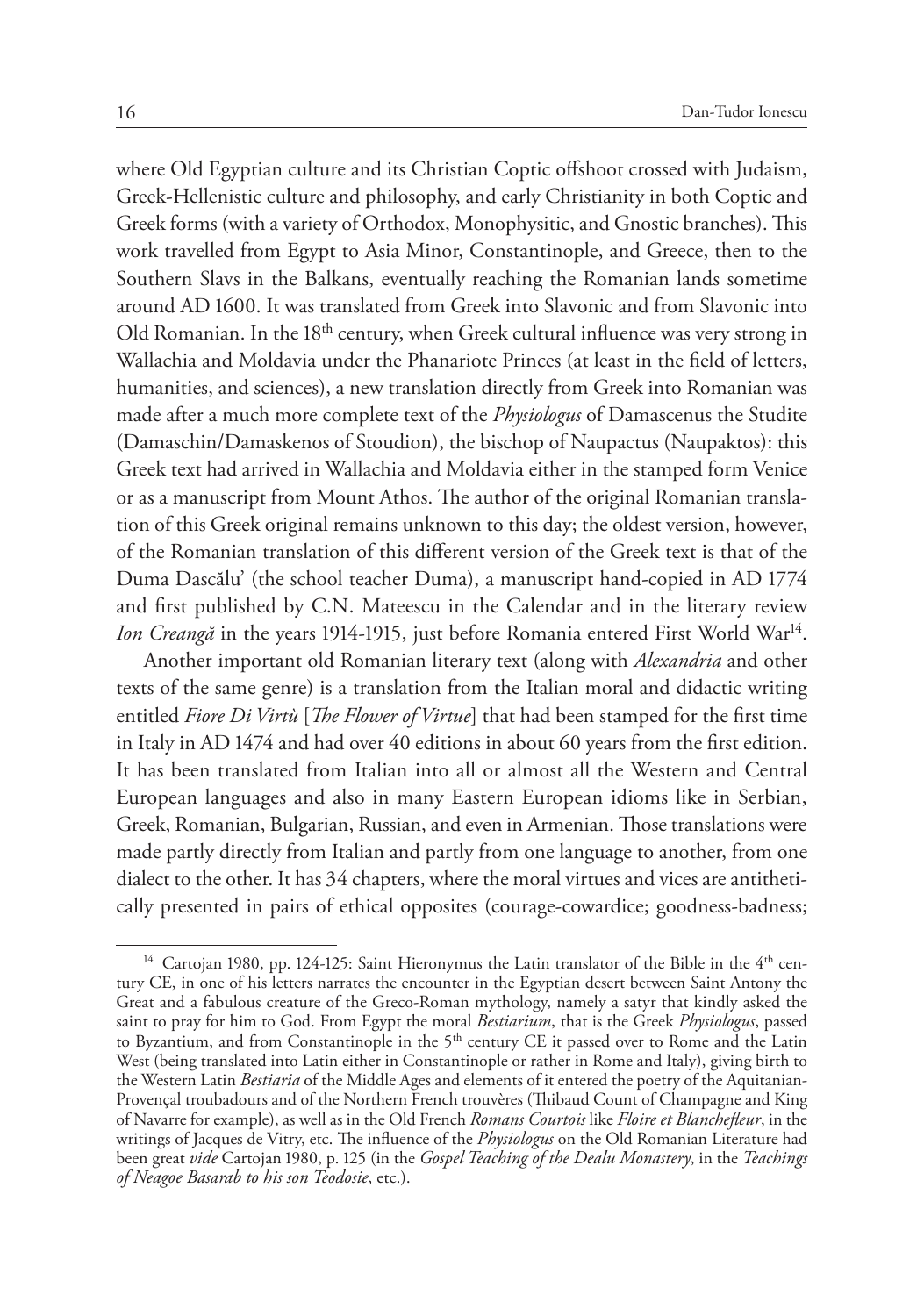generosity-avarice; justice-injustice; love-hatred/envy; truth-lie and so on and forth). The descriptions of animals and birds are borrowed here massively from the *Physiologus*, the animals are manifestations or representations of the inner feelings and thoughts of all human beings, of moral virtues and vices, and also of a deeper and hidden spiritual level of cosmic reality. The comparisons appear a bit childish and naive, like fear is associated with the hare or rabbit, moral courage and bravery with the falcon or hawk, vain self-pride with the peacock, anger and fury with the bear and so on and forth. The ancient philosophers and thinkers like Cassiodorus, Pythagoras, or Varro and their sayings are explicitly quoted; many of the fantastic or imaginary beasts from the *Physiologus*, like the drake *basiliscus* (*vasilisc*) and others (*leoncorn*, *calandrinon* bird, *inorog* or unicorn, etc.) appear also here. Those imaginary animals and birds have magical powers of killing or healing at a distance by their look only, all taken from the *Physiologus*. In the 4<sup>th</sup> section of this book, appear many influences and narrative elements borrowed from other famous writings of the medieval times like the *Gesta Romanorum* and the *Alexandria*. The Bible and the *Vitae Sanctorum* were also other sources for this writing; the famous legend of the angel and the hermit appears here, later used by Voltaire in his Zadig and by the 20<sup>th</sup> century Romanian writer Mihail Sadoveanu in the story about the hermit Hieronymus (*Pustnicul Ieronim*), published in the volume entitled *Povestiri pentru copii* [*Children's Stories*], originating probably from Syria or Palestine. The legend of Cassia and her friend Theodora appears here as well, in connection with a Roman-Byzantine emperor and with the golden apple (therefore many mythical themes of various origins: Greco-Roman, Greco-Iranian, Greco-Semitic and so on). This story had entered Old Romanian literature, according to the researches of Nicolae Cartojan, the Romanian scholar whose demonstration we are following here, coming on three main ways: the first of these versions is through a translation done in Moldavia of the 16<sup>th</sup> century from the original Italian directly into Romanian, nowadays unfortunately lost, but preserved in a Russian translation done from this Romanian (Moldavian) translation in the 18<sup>th</sup> century and whose title (in Russian) can be approximately translated into English as such: "The Flower of Virtues and Vices, translated from the Italian tongue into the Wallachian or Bogdanian «Moldavian» tongue by Gherman the Wallachian, and from Wallachian into Slavonic by Veniamin the Hieromonachus Rusin, in the Year «of our Lord» 1592"15.

Much can be said about the information contained in this title (it gives the information that the Wallachian and the Bogdanian/Moldavian language were one and the same at that date, being what we call now the Romanian language), that the writ-

<sup>&</sup>lt;sup>15</sup> Cartojan 1980, pp. 125-127 (esp. pp. 126-127). The translation from Romanian into English is mine, done after the translation in Romanian given by Nicolae Cartojan of the original Russian (or Slavonic Russian/Ruthenian) title of the book (*op. cit.*, p. 127).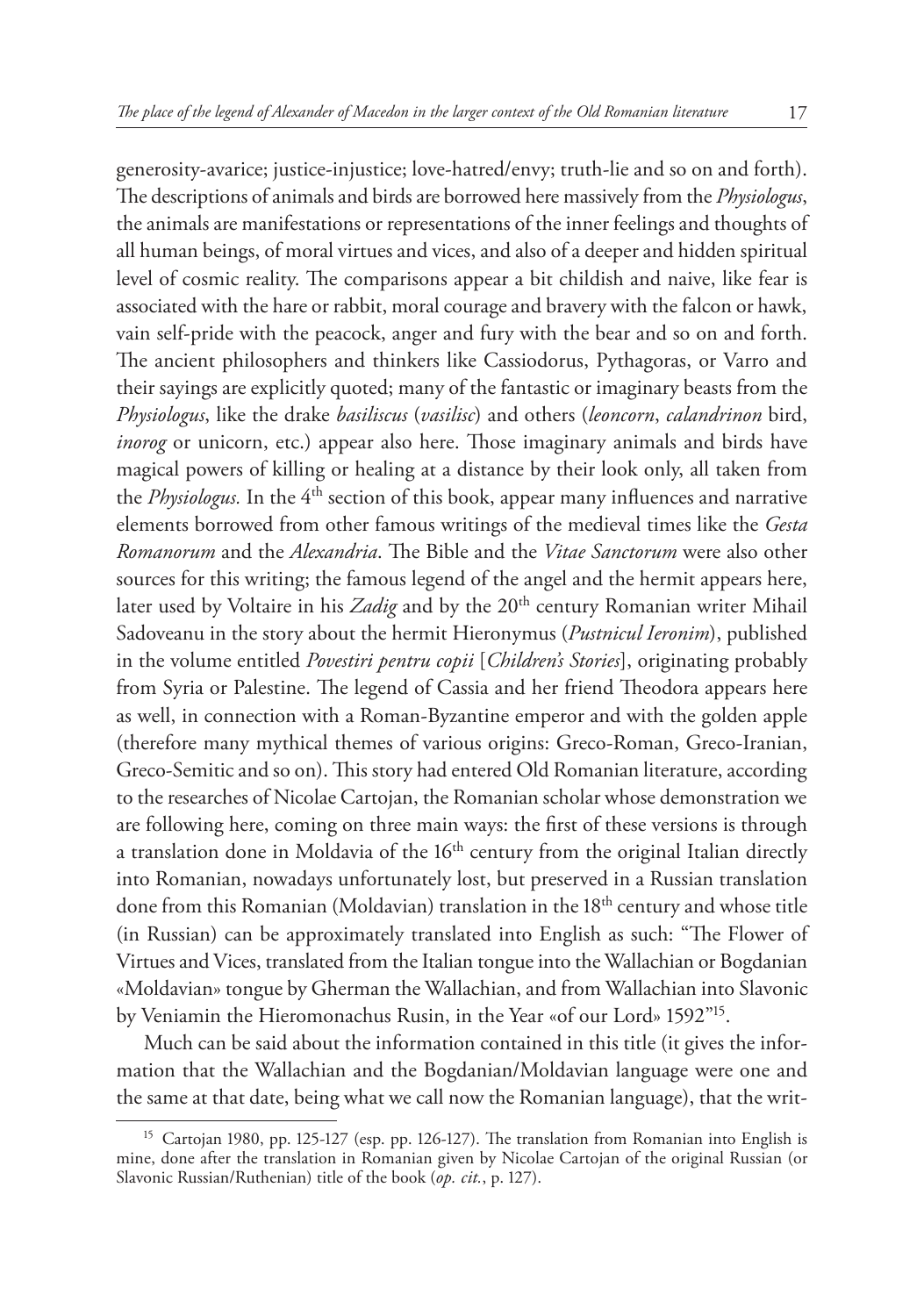ing had been translated directly from Italian into Wallachian by a certain Gherman/ Germanus the Wallachian and from Wallachian into the Slavonic language by the Ruthenian/Rusyn or Rusin monk Veniamin; therefore it was a very old translation into Slavonic Ukrainian/Ruthenian and/or into Slavonic Russian, copied in Russia well into the 18<sup>th</sup> century (the modern literary Russian language will only emerge, as it is well known, only in the 18<sup>th</sup> and early 19<sup>th</sup> century); the original translator from Wallachian into Slavonic (Veniamin the Hieromonachus Rusin meaning probably Veniamin the Rusyn/Ruthenian Hieromonachus) does not say he translated it into Russian, but into Slavonic; the date of the translation is AD 1592, therefore it is not given the usual date of the Slavonic Orthodox chronology, with the presumed date of the Creation of the World, but the more modern date and chronology counted from the Birth of Christ<sup>16</sup>. This fact in turn could suggest a Western Ukrainian or Ruthenian/Rusyn monk and scholar (Veniamin), familiar with both the Wallachian (Romanian) language spoken in Moldavia and with the Roman Catholic style of chronology, used in the Kingdom of Poland and the Great Duchy/Principality of Lithuania (the Polish-Lithuanian Union or Monarchical-Aristocratic *Res Publica*/ *Rzeczposzpolita*), therefore a translator perhaps located or educated in the border regions between Moldavia and Poland-Lithuania, somewhere in Western or Northwestern Ukraine or South-eastern historical Poland; or it could have been just an interpolation of the more modern Russian scribe or editor of the  $18<sup>th</sup>$  century, who took himself the liberty to change the original date given by the monk Veniamin, although this is pure speculation (viole infra n. 16).

The Slavonic/Russian title also implicitly stated that before AD 1592 the Romanian translation of this work already circulated in the Romanian speaking lands (or at least in Moldavia, the Easternmost Romanian principality). The second translation of this work into Romanian had been made from a Serbian-Croatian intermediary [a Serbian-Croatian translation from Italian, done probably in the  $13<sup>th</sup>$  century by a Croat monk on the coast of Dalmatia, translation which went deep into Croatia and then into the Serbian lands and eventually reached Transylvania (and probably also Wallachia; *i.e.* what is now the southern part of Romania and was back then called Ţara Românească *i.e.* the Romanian Land by its inhabitants and Wallachia or the Wallachian Country by foreigners)]. Here in the heart of Transylvania (ancient Dacia) this book had been translated sometime about the middle of the 16<sup>th</sup> century from Serbian-Croatian into Romanian, by an unknown translator, but unfortunately

<sup>&</sup>lt;sup>16</sup> Cartojan 1980, p. 33: the old Orthodox system of chronology considered that the World had been created by God in the year 5508 BC: therefore AD 1592, according to this system of chronology, is calculated by adding 5508 to 1592: 5508 + 1592 = 7100. The year 7100 from the Creation of the World is the year 1592 after the Birth of Christ, according to the Old Slavonic-Byzantine system of chronology.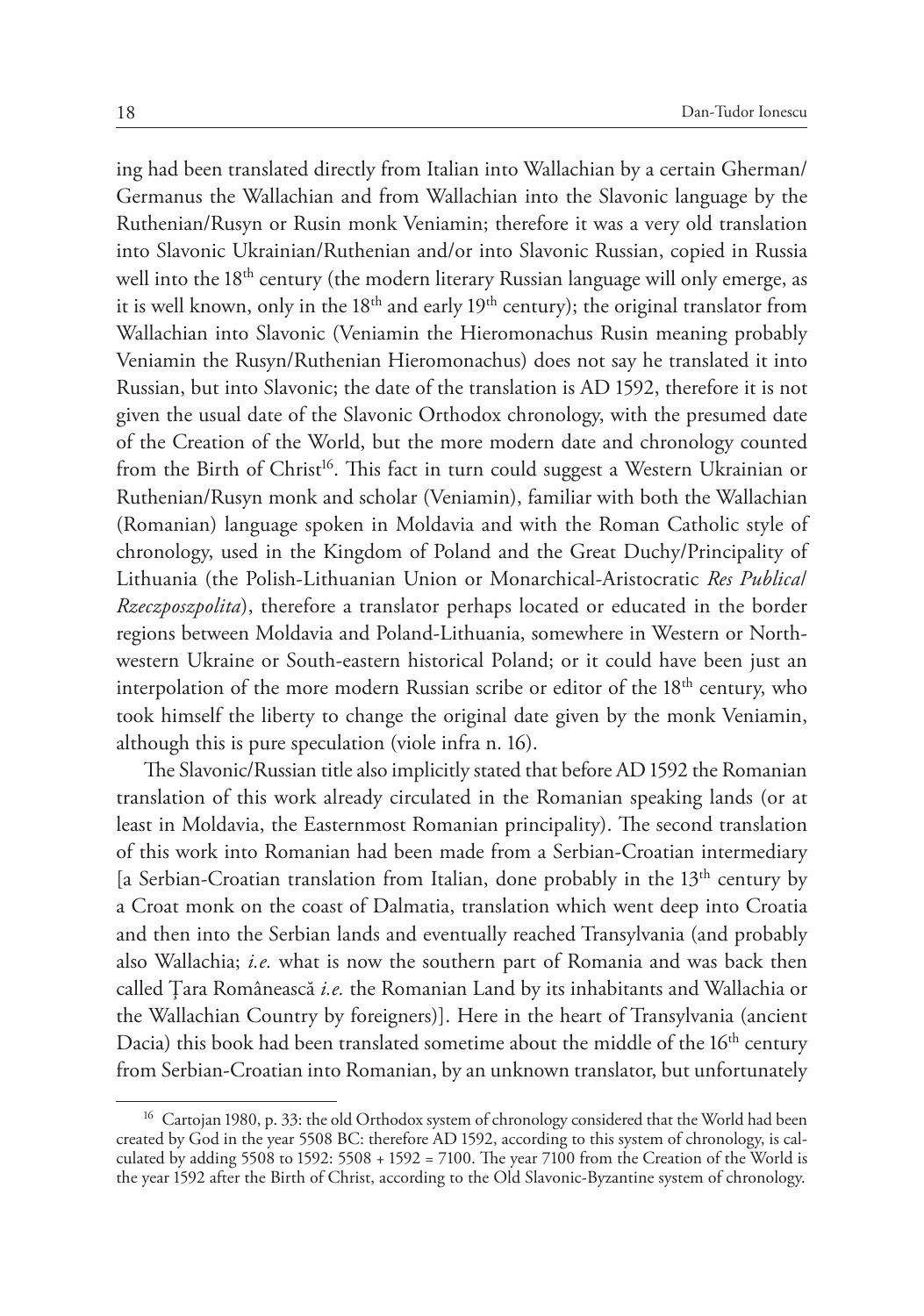this original translation is now lost. It had however survived in the copy made in the year 1620 by the same Romanian village priest from Sîmpietru [Saint Peter] village of the Hunedoara County, Popa Ion Românul, to whom we also owe the first preserved Romanian manuscript of the *Alexandria*17. This Romanian translation from Serbian-Croatian, done probably in Transylvania, was however full of errors, according to Cartojan (*op.cit.*), and therefore the Romanian clergy, eager to provide moral lectures to the better educated Romanians belonging to the Orthodox Church, had commissioned another translation. This third translation was nevertheless done neither after the Italian original, nor after some Slavonic translation, but after a Greek version of the same work, printed in Venice in one of the Greek printing houses there. This version was translated after a 15<sup>th</sup> century Italian *incunabulum* and printed in Greek for the first time in AD 1529 under the title Άνθος τϖν Χαριτϖν (*Anthos ton Chariton* meaning *The Flower of the Graces*), and was reprinted several times in the 16<sup>th</sup> and 17<sup>th</sup> centuries. One of these Greek printings of this book had arrived in the Mount Athos Greek monasteries; a Greek-Romanian boyar from the court of the Wallachian Prince Constantin Brâncoveanu (1688-1714), the *Paharnic* (Cup Bearer at the Princely Court) Constantin Sarachini (perhaps from the Greek Sarakinis), who was himself the son of a Greek physician from Crete, went to Mount Athos to worship God there as a pilgrim. He found this book in a monastic Athonite library and, wishing to contribute to the culture of his adopted country (Wallachia), persuaded the well-schooled Romanian monk called Filoftei (Philotheus) to translate it from Greek into Romanian. This Filoftei, purely by chance, was also in Mount Athos for a time as a pilgrim and was about to return to Wallachia, like Constantin Sarachini himself was. The translation made from Greek into Romanian by Filoftei had been printed in AD 1700 at the Snagov monastery near Bucureşti [Bucharest] by the order and probably under the direct supervision of the learned Wallachian Hieromonachus and future Metropolites of Wallchia and Archbishop of Bucharest Antim Ivireanul (Antim from Iviria meaning ancient Iberia in the Caucasus, nowadays Georgia). This edition circulated all of the 18<sup>th</sup> century not only in Wallachia, but also beyond the Carpathian Mountains in Habsburg ruled Transylvania of the 18th century and probably also in Moldavia and Bucovina (the Northern part of Moldavia, annexed in the year 1775 by the Habsburg Empire). In the 19<sup>th</sup> century it was reprinted four times:

<sup>17</sup> *Vide supra* n. 4. Both the first Romanian *Alixandria*/*Alexandria* (the Romanian translation of the Pseudo-Callisthenes' *Historia Alexandri Magni* made from the Slavonic Serbian-Croatian version now preserved in the library of the Neamţ monastery of Moldavia in the eastern parts of modern Romania) and the *Fiore Di Virtù* [*The Flower of Virtue*] Romanian manuscript are included into the *Codex Neagoeanus* from Sîmpietru, Hunedoara (Popa Ion Românul being the copyist of the older translations done sometime in the second half of the  $16<sup>th</sup>$  century-first years of the  $17<sup>th</sup>$  century, now no longer extant) *vide* Cartojan 1980, p. 127 and pp. 133-134.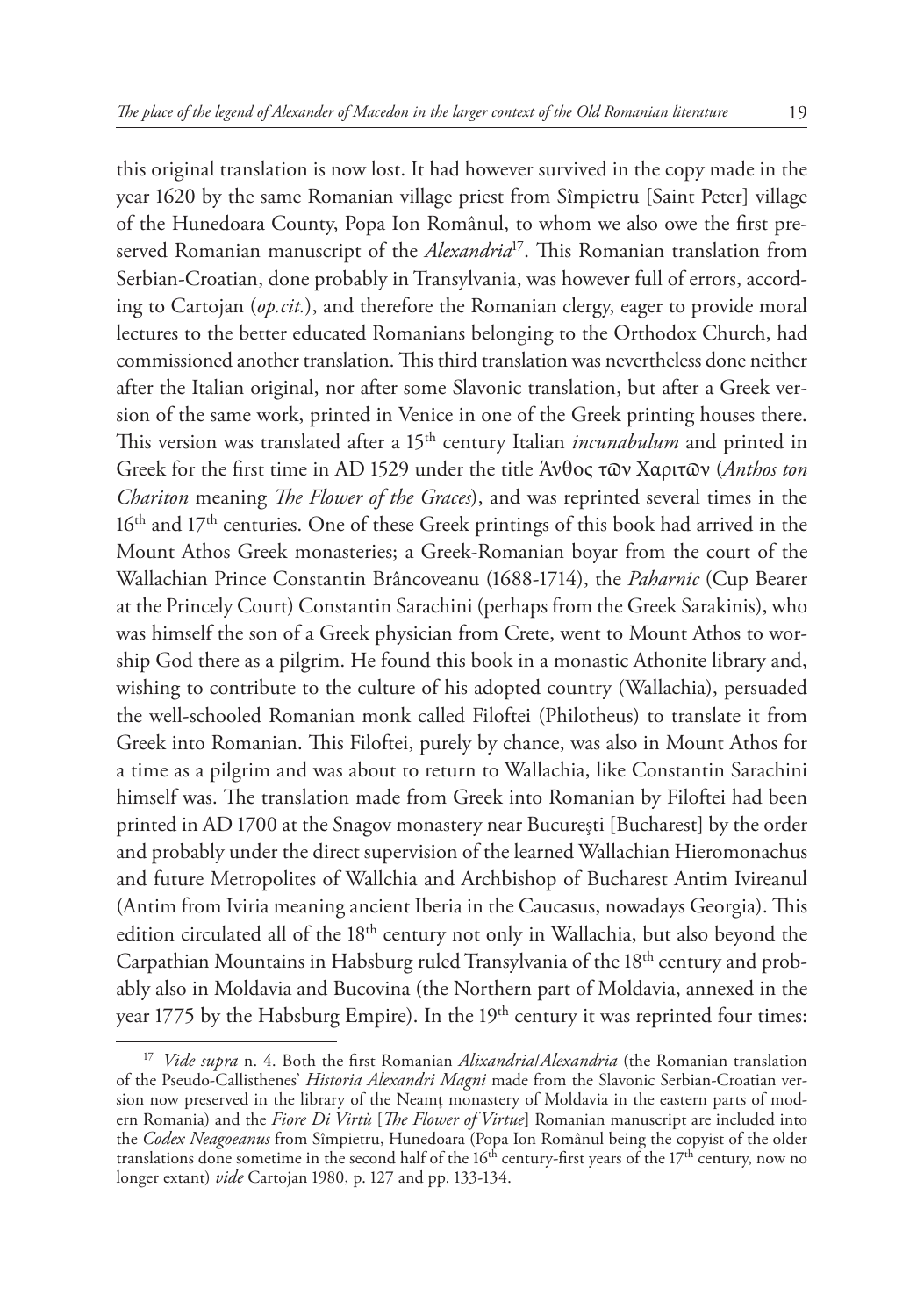first time in Braşov (Kronstadt) by the Romanian priest named Ioan Ştefanovici from a place called Bolgaseghiu, and the editors being the brothers, Constantin Boghici and Ion Boghici (most probably owners of a printing press, one of the first Romanian publishing houses in Transylvania), in the year 1807, working after a sample book of the 18<sup>th</sup> century Snagov edition; the second edition appeared in the subsequent year (1808), issued by the German publisher and editor, the master printer Friedrich Herfurt; the third edition was printed in Sibiu (Hermannstadt/Nagyszeben) in 1814, therefore also in Transylvania in the Habsburg Austrian Empire, while the fourth edition was issued in 1864 at Bucharest in the young new state of Romania (Wallachia and Moldavia being recently united under the Prince Alexandru Ioan Cuza in 1859)<sup>18</sup>.

The so-called Old Romanian "popular literature" (the Romanian *Alexandria*  belongs to this category of the Old Romanian literature; the other main category is constituted by the religious literature *stricto sensu*, which is not the object of this article; the annals and chronicles, which constitute the medieval Romanian historiography is also not within the scope of our analysis here) includes also the astrological writings (not officially accepted by the Church and condemned by religious authorities from the times of the Eastern Roman/Roman Byzantine Empire of Late Antiquity, in the 4th-5th centuries CE). Saint Joannes Chrysostomus of Constantinople already in the 4th century CE severely condemned the use of this kind of literature for the flock of the Christian believers (because astrology was assimilated with heresy, witchcraft, and magic as survivals of Pagan religious and para-religious beliefs in Late Antiquity; it was considered already in the first millennium AD by both the Greek and the Latin Church as very dangerous stuff, which could lead into sin the herd of Orthodox-Catholic Christian believers); a thousand years later, in the  $17<sup>th</sup>$  century Wallachia and Moldavia, the condemnation against astrology remains: the *Pravila* (meaning Codex of Law) translated from Greek or Slavonic into Romanian by Eustratie Logofătul (the last name is in fact a court title meaning chief of the princely chancellery scribes, from the Middle Greek *logothetes*) in the times of the Moldavian Prince Vasile Lupu in AD 1644 condemns to a five years "*canon*" or religious-judicial punishment those who practice astrology as well as those who seek out astrologers and ask them to make horoscopes, and so on and forth. The homily of Saint Joannes Chrysostomus against the astrologers and their clients (a text dating from the late  $4^{th}$  or early  $5^{th}$ century CE Constantinople) was translated from Ancient Greek into Romanian by the chronicler Radu Greceanu of the Wallachian Prince Constantin Brâncoveanu. The astrological literature arrived in the Romanian lands through the Southern Slavic

<sup>18</sup> Cartojan 1980, pp. 127-128.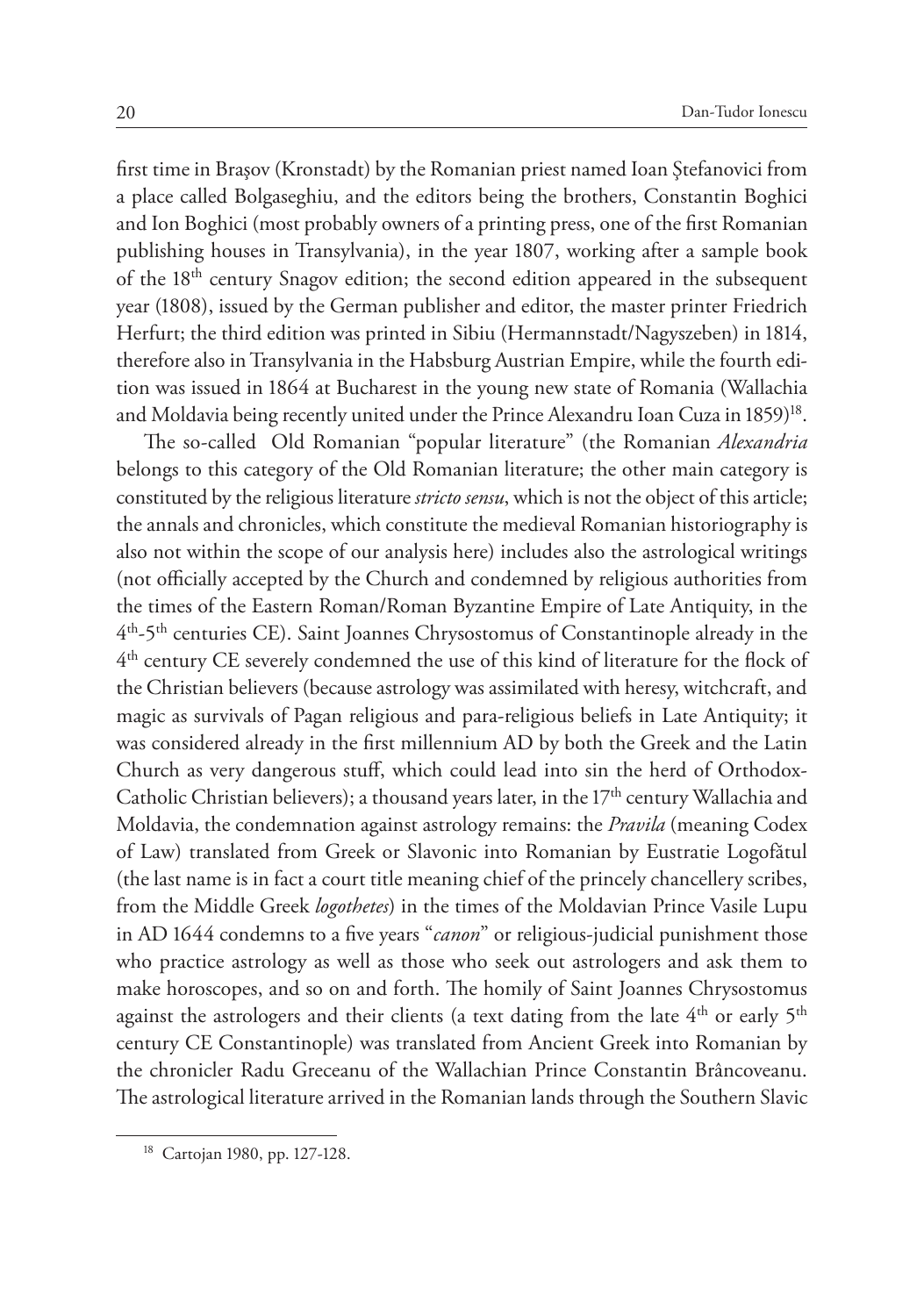lands from Byzantium and is represented in the early  $17<sup>th</sup>$  century by the following documents: the *Rojdanic* (a Slavic word meaning Birthday) or (according to its Greek name) the *Zodiac*(meaning the animal names of the constellations)*.* Interesting to notice is that this text has been found also in the same *Codex Neagoeanus* handwritten (meaning copied) by the same Popa Ion Românul from the Sîmpietru Village (Hunedoara County); a Romanian and Orthodox Christian village priest with wide spanning cultural interests, including the forbidden knowledge of astrology, but also moral literature like that included in the *Fiore di Virtù* and Alexander's legend in the *Alixandria*. Another very interesting astrological book is the *Gromovnic* (a Slavic word meaning *Book of Thunders*, from the Slavic word громъ meaning thunder; it is a kind of Mediaeval *Liber Fulguralis*, which tries to predict the fate of humankind and also the future results of the agricultural harvests from the celestial quarter where and when one hears the thunder and sees the thunderbolt, if it thunders during the day or the night, to the East or to the West, etc). It was a widely sought after book in the Romanian speaking world of the 17<sup>th</sup> century and, despite the formal Orthodox Church interdiction against astrology and divination, it was printed along with religious texts, both in the Alba-Iulia printing house of the Romanian Orthodox Church Metropolis (*Mitropolie* meaning in the Orthodox world the ecclesiastical headquarters of the Archbishop second only to a Church Patriarch); this Orthodox printing house in the heart of the Hungarian ruled Transylvania (where the Hungarian and German elites passed in great majority in the  $16<sup>th</sup>$  and the  $17<sup>th</sup>$  century from the Catholicism of the Church of Rome to the different Christian Churches of the Reformation, while the majority of the Romanian peasantry and herdsmen had remained faithful to their already ancestral Orthodox Church of Greek rite and Slavonic expression, a curious religious characteristic for a Romance speaking people, which can be historically explained elsewhere) was established there in AD 1639, with the financial and technical help sent by the reigning Prince of Wallachia Matei Basarab; the very first books that were issued by this printing house were a *Gromovnic* along with the religious book *Paraclisul Maicii Domnului* (the *Parakleisis* of the Holy Mother of God), a fact that speaks volumes about the strictness and rigour of the condemnation issued by the Orthodox Church against astrology (compared with the *Index librorum prohibitorum* issued by the Roman Catholic Church after the Trento Council of the Counter Reformation or the practices of the contemporary Spanish Inquisition). In this first issue of the Alba Iulia typography were printed also different religious texts such as *Molitvenic*-s (Prayer Books for the Confession of sins) and others. Another divinatory text was the *trepetnic* (the Slavonic word for tremor) which deals with predicting the future of a man or woman by body language, the movements of the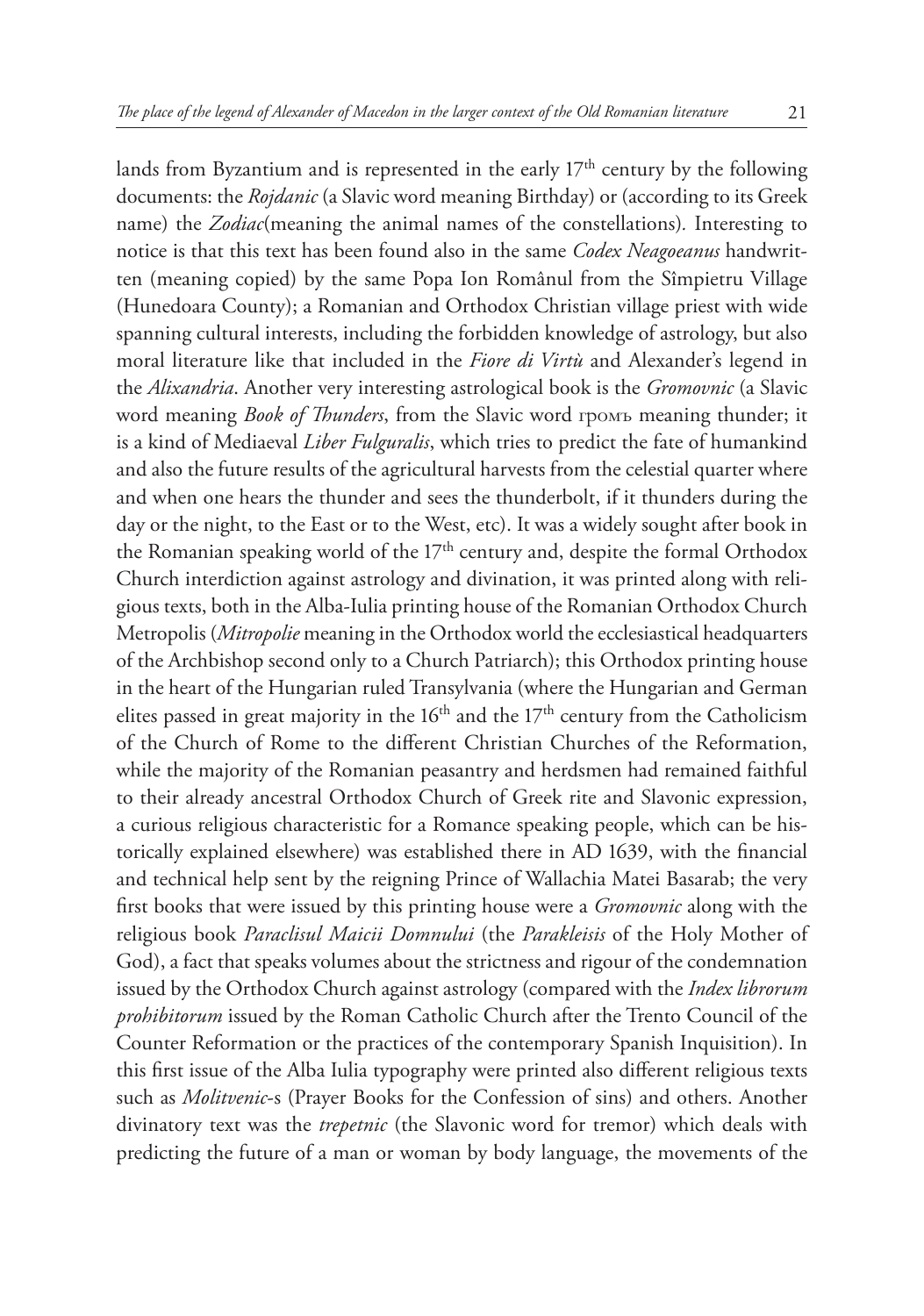eyes and eyelids, etc. This text has been hand copied, the oldest of them being from the year 1639. The Orthodox Church printing houses of Alba-Iulia and Jassy (Iaşi in Moldavia) also printed astrology texts and divination texts, along with purely religious texts. A cultured prince like Constantin Brâncoveanu had his own personal astrologer (apparently an Italian man called in Romanian as Ioan Romanul/John the Roman or Ioan Frâncul/John the Frank *i.e.* the Westerner) and consulted regularly the Italian astrological almanacs (*Foglietti Novelli*), although he was also a very pious and devout Christian Orthodox prince (canonized as Saint Martyr by the Romanian Orthodox Church some two hundred years after himself, along with his sons, his son in law, and his most trusted counselor, all refusing to abjure Orthodox Christian faith and to embrace Islam, will be beheaded by the order of the Ottoman Sultan in Constantinople/Istanbul, on the 15<sup>th</sup> of August 1714. This date was symbolic in both ways: it was the Feast of the Assumption of Holy Mother of God and also the birthday of Constantin Brâncoveanu himself; when he reached sixty years of age, he died along with his sons under the executioners axe). The influence of astrology was not only restricted to the princes, clergy, and aristocracy in Wallachia and Moldavia; it spread among the common people the belief in the influence of stars (which included the planets in folklore) upon the destiny of each individual and it also found its way into popular Romanian poetry<sup>19</sup>.

We finally come to the literary species to which the Romanian *Alixandria*/*Alexandria*  truly belongs: the sub-genre of the popular romance or the popular novel. In our old literature of the  $16<sup>th</sup>$  and  $17<sup>th</sup>$  centuries these are represented by three main books: *Alexandria*, *Varlaam şi Ioasaf* [*Barlaam and Iosaphat/Budasaf/Budisaf*], and also *Archirie şi Anadan* [*Archirius and Anadan*]; one could also add the *Ceasornicul Domnilor* [*The Clock of the Princes*] (a translation from a Latin version of Antonio de Guevara's *El Relox de Principes*, made by Nicolae Costin the son of Miron Costin) and Miron Costin's own poem *Viaţa Lumii* [*Vita Mundi/Life of the World*] among the works of the Romanian scholars (Moldavian chroniclers) who studied in Poland and mentioned Alexander the Great in the books they wrote; although their above quoted writings are not considered popular novels; nevertheless, these texts contain both mythical and historical information about the Macedonian world conqueror<sup>20</sup>. *Habent sua fata libelli*! This antique saying applies also to our popular novels, when these books appeared, when were widely read by the cultivated people, and when they fell out of fashion. The *Alixandria* Romanian translation is more or less contemporary with the warlike reign of the warrior Wallachian Prince Michael the Brave, so very consonant

<sup>&</sup>lt;sup>19</sup> Cartojan 1980, pp. 129-131.<br><sup>20</sup> Cartojan 1980, pp. 131-132, 312-316, 341-347.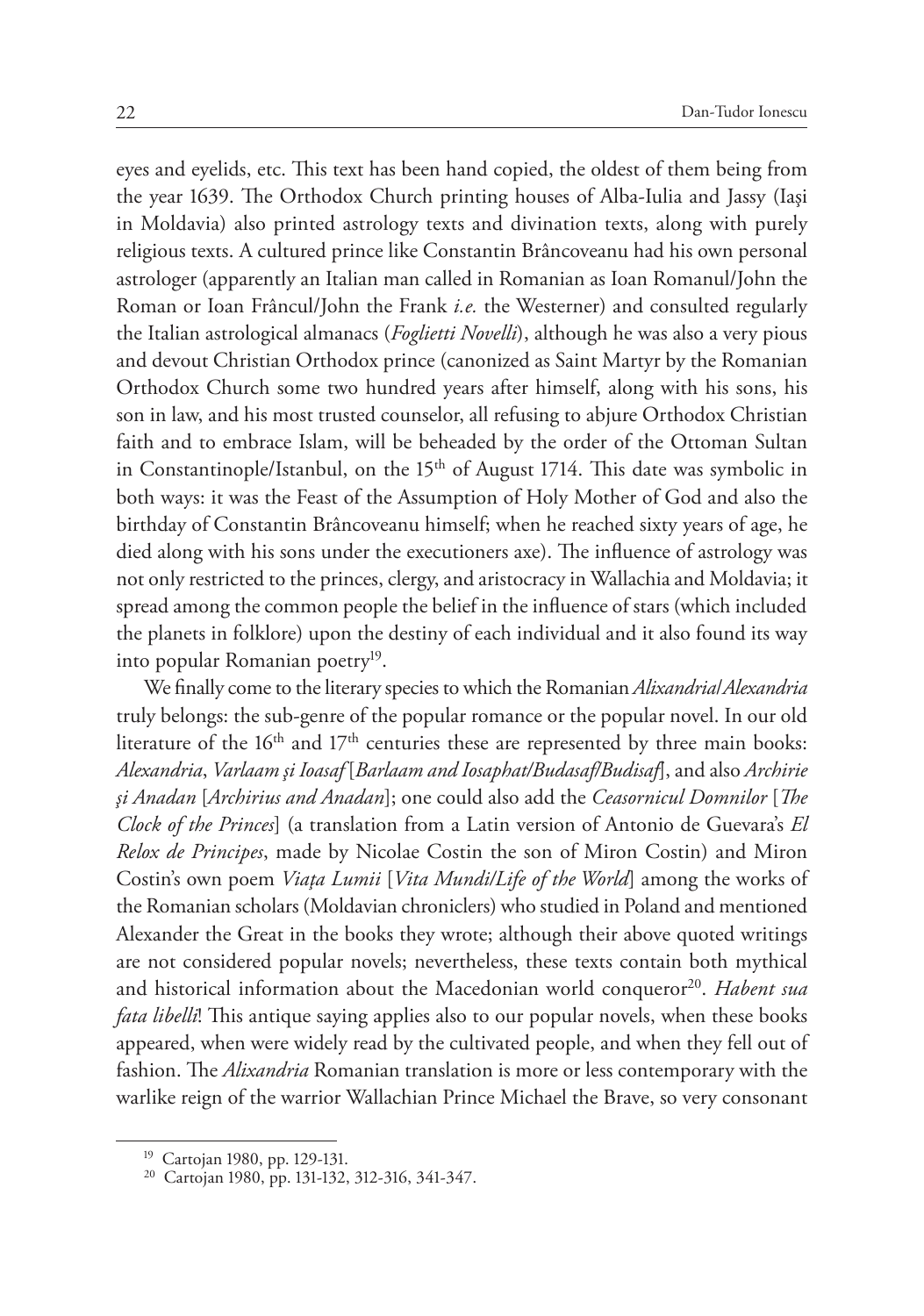with the military atmosphere and soldierly habits of the age; after the warlike reigns of Michael the Brave (1593-1601) and Radu Şerban (1602-1610) were over, after two or three decades the learned Wallachian boyar Udrişte Năsturel, the man who translated Thomas a Kempis' *Imitatio Christi* from Latin into Slavonic had also translated from Slavonic into Romanian the Christian novel of ultimately Buddhist inspiration (the Life of Siddhārta Gautama/Buddha Śakyamuni written in a Christian key) *Varlaam şi Ioasaf* [*Barlaam and Josaphat*]; when the interest for purely religiously inspired literature slowly became more tepid, so to say, the moral text of the novel *Archirie şi Anadan* [*Archirius and Anadan*] became of interest to the cultured Romanian readers of the age, not only because of its moral teachings, but also due to its fables, proverbs, and riddles, making it a synthesis of scholarly and popular culture. It is however important to notice that the *Alixandria* remained popular in the Romanian lands well into the  $19<sup>th</sup>$  or even the beginnings of the  $20<sup>th</sup>$  century, especially among the younger readers, of course, due to its content of heroic adventures, epic drama, and mythical fantasy<sup>21</sup>.

# **Bibliography**

- Cartojan N., *Istoria Literaturii Române Vechi* [*History of the Old Romanian Literature*], Bucharest: Editura Minerva, 1980.
- Chiţimia I.C., Simonescu D., *Cărţile Populare în Cultura Românească* [Popular Books in the Romanian Culture], Bucharest: Editura pentru Literatură, 1963.
- Cizek Al., *Foreword*, [in:] Cizek Al., Cioba M., Ionescu D.-T. (eds.), *Alexandre le Grand Histoire, Image, Interprétations/Alexander the Great History, Image, Interpretations*, Bucharest: Editura Universității din Bucureşti, 2016, pp. 7-30.
- Costin M., *Letopiseţul Ţării Moldovei* [*The Annals of the Land of Moldavia* ] *De Neamul Moldovenilor*  [*About the Origins/People of the Moldavians*], Bucharest: Editura Minerva, 1979.
- Culianu I.P., *Gonzele Dualiste ale Occidentului* [*The Dualistic Gnoseis of the West*], Bucharest: Nemira, 1995
- Drimba O., *Istoria Culturii şi Civilizaţiei* [*History of Culture and Civilization*], Bucharest: Editura Ştiinţifică şi Enciclopedică, 1985.
- Duţu Al., *Alexandria ilustrată de Năstase Negrule*, Bucharest: Editura Meridiane, 1984.
- Glassė C., *Dictionnaire Encyclopedique de l'Islam*,Paris: Bordas, 1991 [London: Stacey International, 1989; French translation and adaptation from English by Y.Thoraval; French Foreword by J.Bercque].
- Guyonvarch Ch.-J., *L'Epopea di Cuchulainn La Razzia delle Vache di Cooley*, Roma: Edizioni Mediterranee, 2009.
- Ionescu D.-T., "Nectanebus II as Father of Alexander the Great", [in:] Grieb V., Nawotka K., Wojciechowska A. (eds.), *Alexander the Great and Egypt History, Art, Tradition*, Wiesbaden: Harrassowitz Verlag (Philippika 74), 2014.
- Ionescu D.T., "Nectanebus II as Father of Alexander of Macedon in the Pseudo-Callisthenes' Greek Alexander Romance", [in:] Cizek Al., Cioba M., Ionescu D.-T. (eds.), *Alexandre le Grand Histoire Image Interprétations Alexander the Great History Image Interpretations*, Bucharest: Editura Universităţii din Bucureşti, 2016.

<sup>21</sup> Cartojan 1980, pp. 132-134.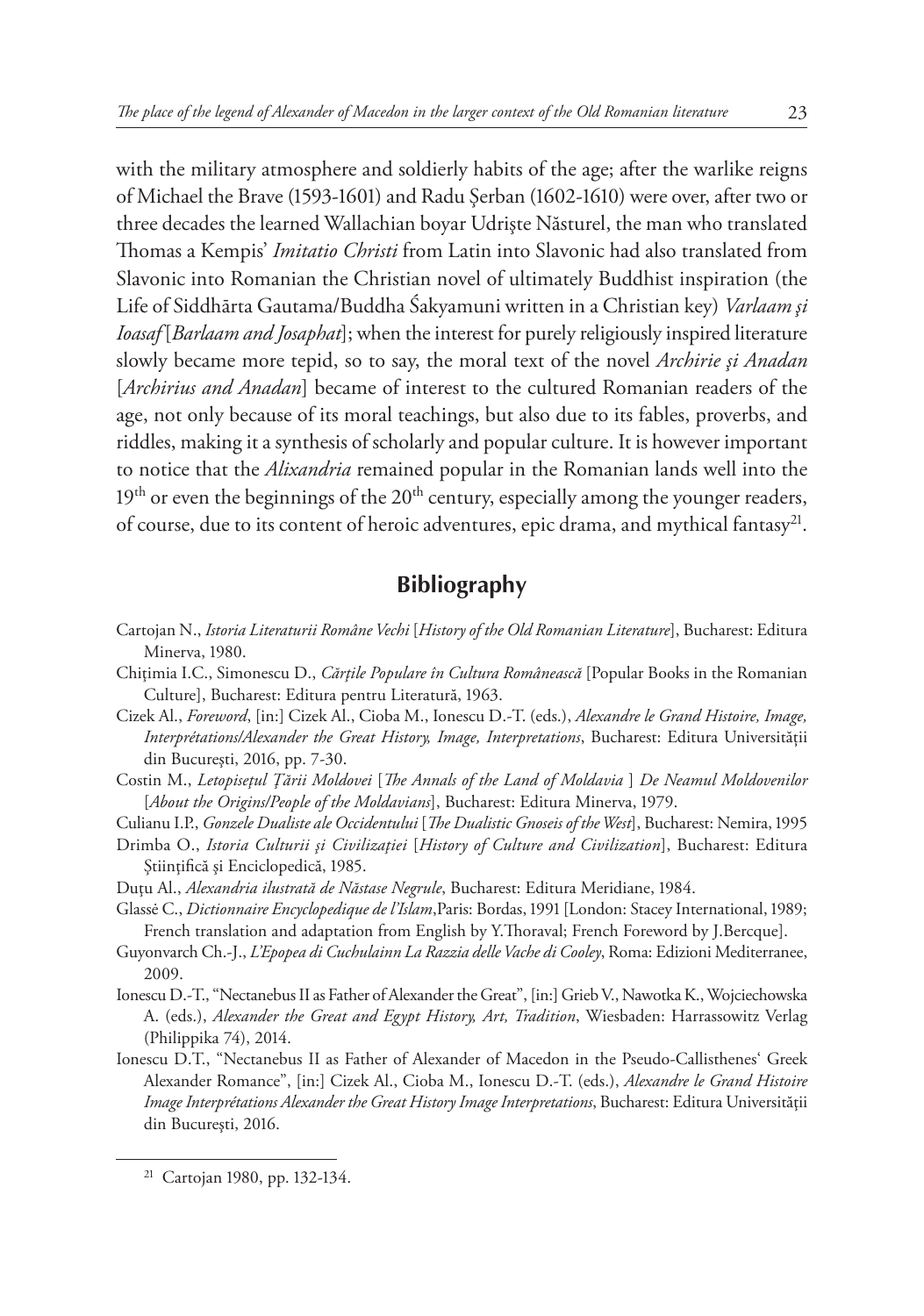- Kazhdan Al.P., Talbot A.-M., Cutler A., Gregory T.E., Ševčenko N.P. (eds.), *The Oxford Dictionary of Byzantium*, New York, Oxford: Oxford University Press, 1991, vol. I.
- Kun A.N., *Legendele şi Miturile Greciei Antice* [*The Legends and Myths of Ancient Greece*], Bucharest: Editura Stiințifică, 1958.
- Lacarrière J. (tr. du Grec, presenté et commenté), *La Legènde d'Alexandre*, Gallimard, Éditions du Félin, Philippe Lebaud, 2000.
- Markale 1971 J.Markale, *L'Épopée Celtique d'Irlande*, Paris: Payot, 1971.
- Markale 1977 J.Markale, *Le Roi Arthur et la Socièté Celtique*, Paris: Payot, 1977.
- Pace 2018 Ed.Pace, *The Two Shoulders of Arthur and the Battle List*, in *Arthuriana* 28.2 (2018), pp. 1-27.
- Sourdel J., Sourdel D., *Dictionnaire Historique de l'Islam*, Paris: Presses Universitaires de France, 1996.
- Suceveanu Al., *Alexandru cel Mare* [*Alexander the Great*], Bucharest: Editura Academiei Române, 1993.
- Velculescu C., "Encore une fois sur l'*Histoire de l'Empereur Alexandre de Macédoine* (*Povestirea Împăratului Alexandru de Machedonia*) *du manuscript roumain* 3093 *de la* B.A.R.", [in:] Cizek Al., Cioba M., Ionescu D.-T. (eds.), *Alexandre le Grand Histoire, Image, Interprétations/Alexander the Great History, Image, Interpretations*, Bucharest: Editura Universității din Bucureşti, 2016, pp. 359-369.
- Walter Ph., *Merlin şi cunoaşterea lumii* [*Merlin and the Knowledge of the World*] (transl. by Rodica Caragea Valentin Mihăescu), Bucharest: Ed. Artemis, 2004.
- Walter Ph., *Arthur Ursul şi Regele* [*Arthur The Bear and the King*], Bucharest: Ed.Artemis, 2006.
- Zgraon F., *s.v.* "Alexandria", in (AA.VV.) D.H. Mazilu, Gh.Chivu, E.Pavel, L.Bădescu (coord. and rev.), Foreword by Acad. E.Simion, *Enciclopedia Literaturii Române Vechi* [*The Encyclopaedia of the Old Romanian Literature*], Bucharest: Editura Muzeului Literaturii Române, 2017, pp. 31-33.

## THE PLACE OF THE LEGEND OF ALEXANDER OF MACEDON IN THE LARGER CONTEXT OF THE OLD ROMANIAN LITERATURE

#### Summary

The main aim of this quite a short study was to complete the essential image of Alexander of Macedon as he appears through the pages of the Romanian *Alexandria*, with an overview on the so-called Old Romanian "popular" literature: somehow the true essence of this hero (Alexander of Macedon) and of his legend had eluded me many times. Compared with the Romanian *History of Troy*, so faithful still to Homer and his *epigonoi*, the Romanian *Alexandria* seems to the untrained reader of old Romanian literature (like the author of these lines confesses to be) a collection of wild fantasy stories. This article tries to highlight the place of this tale about Alexander the Great (his legendary story) in the larger context of the popular Old Romanian literature and the stories of some of its manuscripts and early printed versions, stories which are sometimes even stranger than the tale of the main character of the legend, Alexander himself.

**Keywords:** Alexandria, Alexander of Macedon, Island of the Blessed, Island of Women, Amazons, Cleitarchus, Pseudo-Callisthenes, Nagomudrii, Gates of Paradise, Old Romanian Literature

### MIEJSCE LEGENDY ALEKSANDRA MACEDOŃSKIEGO W WIĘKSZYM KONTEKŚCIE STAREJ LITERATURY RZYMSKIEJ

#### Streszczenie

Głównym celem tego krótkiego badania jest ukazanie ogólnego wizerunku Aleksandra Macedońskiego, jaki wyłania się z treści rzymskiej *Aleksandrii* z jednoczesnym przeglądem tzw. starorzymskiej literatury "ludowej": w jakiś sposób istota tego bohatera (Aleksandra Macedońskiego) i jego legendy wielokrotnie mi umykała. W porównaniu do rzymskiej *Historii Troi*, wciąż tak wiernej Homerowi i jego *epigonoi*, rzymska *Aleksandria* wydaje się niewprawionemu czytelnikowi literatury starorzymskiej (do bycia któ-